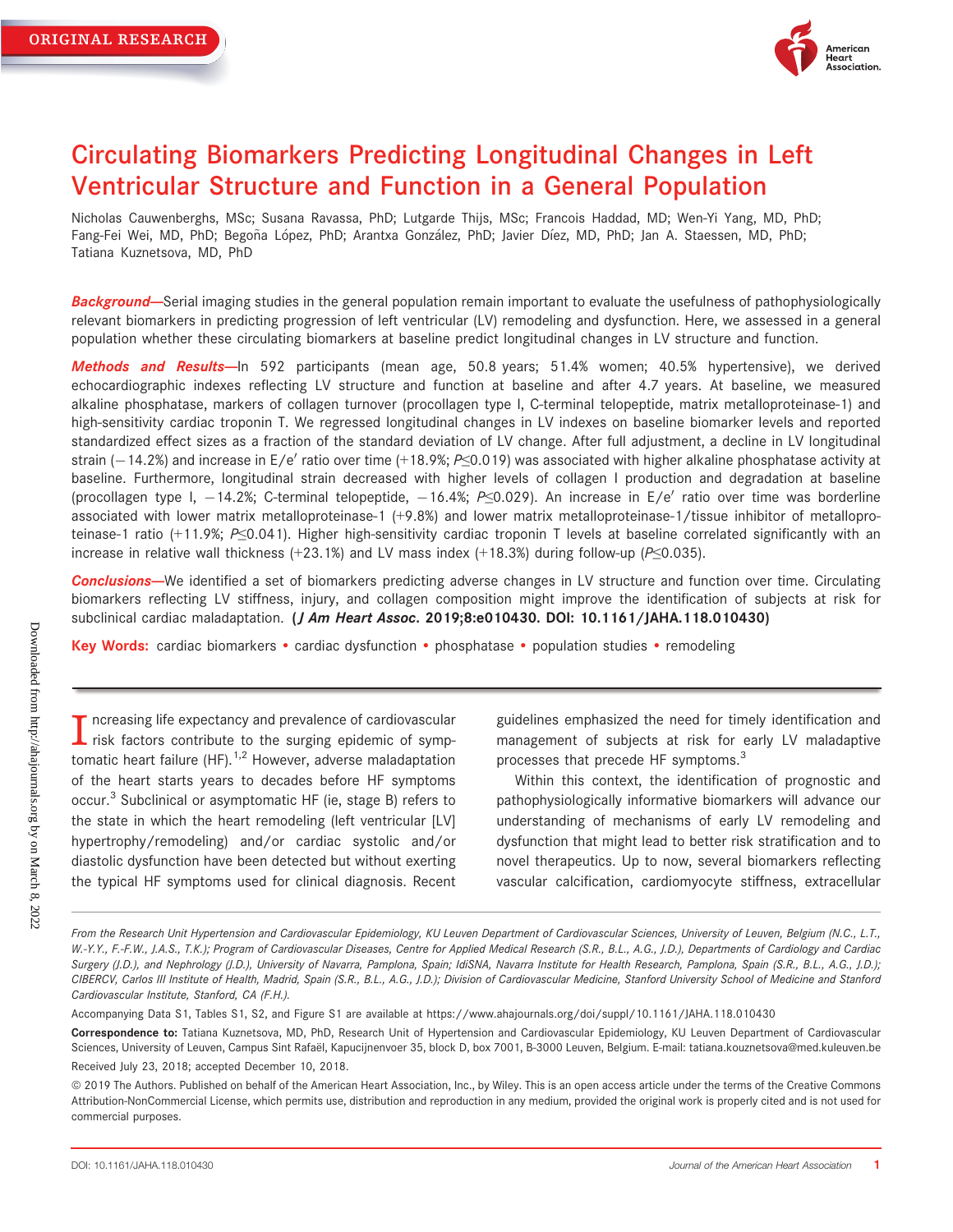# Clinical Perspective

#### What Is New?

- In this longitudinal population study, we identified a set of circulating biomarkers predicting adverse changes in left ventricular (LV) structure and function.
- Higher alkaline phosphatase activity predicted worsening in LV systolic performance (assessed by ejection fraction and longitudinal strain) and in diastolic function (by E/e') during follow-up.
- Higher collagen I production (procollagen type I) and degradation (C-terminal telopeptide) at baseline associated with future decline in LV systolic function.
- Signs of myocardial injury (high-sensitivity cardiac troponin T) at baseline predicted LV concentric remodeling and hypertrophy over follow-up.

#### What Are the Clinical Implications?

• Pathophysiologically relevant biomarkers reflecting vascular calcification and LV stiffness, injury, and collagen composition might improve the early identification of subjects at risk for early cardiac maladaptation processes leading to symptomatic heart failure.

matrix collagen turnover and LV injury have been proposed for diagnosis and prognosis of both subclinical and symptomatic  $HF.<sup>4–6</sup>$ 

For instance, recent experimental studies demonstrated that alkaline phosphatase (ALP) can consecutively induce vascular calcification, blood pressure elevations, and adverse LV remodeling.<sup>7,8</sup> Moreover, ALP might directly affect cardiomyocyte stiffness and contractility via dephosphorylation of sarcomeric proteins such as titin.  $9,10$  In the extracellular matrix, excessive deposition and cross linking of collagen fibers adversely affect the LV mechanics, electrical activity, and coronary microcirculation.<sup>11</sup> Higher serum levels of C-terminal propeptide of procollagen type 1 (PICP) and C-terminal telopeptide (CITP) reflecting collagen I synthesis and degradation, respectively, were associated with greater myocardial collagen content and higher risk for clinically overt  $HF<sup>12</sup>$  Of note, in a cross-sectional population study, CITP was already increased in participants with subclinical LV dysfunction.<sup>13</sup> Moreover, previous community-based studies identified biomarkers of cardiomyocyte injury such as high-sensitivity cardiac troponin T (hs-cTnT) as independent predictors of incident HF. $<sup>14</sup>$  Along with other researchers, we previously</sup> demonstrated in a cross-sectional study that hs-cTNT is associated with LV hypertrophy in the general population.<sup>5</sup>

On the other hand, serial imaging studies in the general population remain crucial to evaluate the usefulness of these circulating biomarkers in predicting early LV maladaptation. To the best of our knowledge, population data on the longitudinal changes of LV structure and function in relation to these biomarkers are sparse. Therefore, in this follow-up study, we investigated whether and to what extent pathophysiologically informative biomarkers can predict subclinical yet adverse changes in echocardiographic indexes of LV structure and function in the general population.

# **Methods**

The Ethics Committee of the University of Leuven approved FLEMENGHO (the Flemish Study on Environment, Genes and Health Outcomes), and the subjects gave informed consent. Consent given by study participants did not include data sharing with third parties. Anonymized data, analytic methods, and study materials can be made available to investigators for purposes of reproducing the results or replicating the procedure based on a motivated request to be addressed to the corresponding author.

# Study Population

From August 1985 until December 2005, we randomly recruited a family-based population sample stratified by sex and age from a geographically defined area in northern Belgium as described elsewhere.15 Seven Belgian municipalities provided listings of all inhabitants sorted by address. Households, defined as those who lived at the same address, were the sampling unit. We numbered households consecutively, and generated a random-number list by use of SAS software's random function (SAS Institute, Cary, NC). Households with a number matching the list were invited; household members older than 18 years were eligible. From 2005 to 2009, we invited 1031 former participants for an



Figure 1. Flow chart for participants in the FLEMENGHO study. FLEMENGHO indicates the Flemish Study on Environment, Genes and Health Outcomes.

Downloaded from http://ahajournals.org by on March 8, 2022

Downloaded from http://ahajournals.org by on March 8, 2022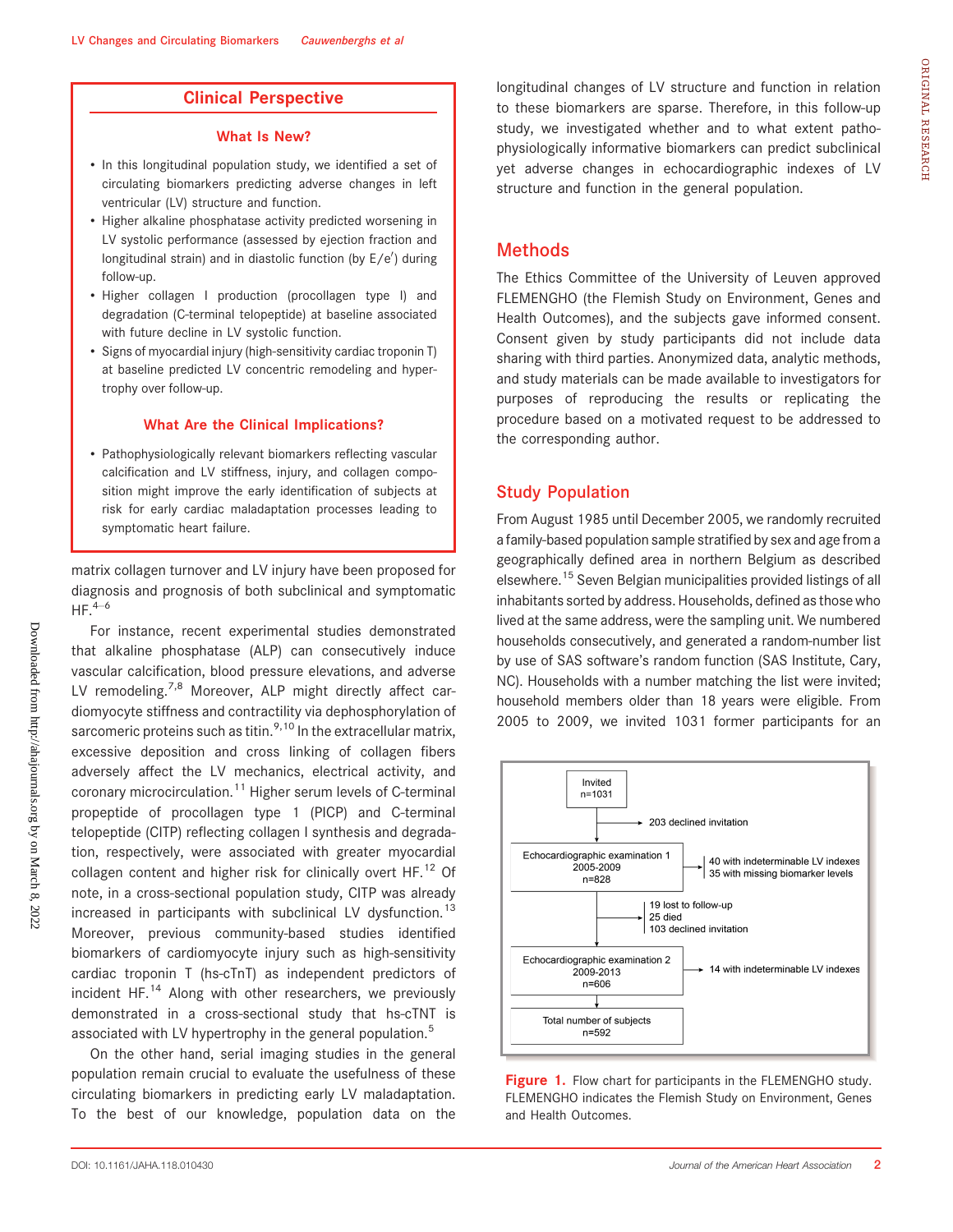echocardiographic examination at our field center (Figure 1). We obtained written informed consent from 828 subjects (participation rate, 80.3%). To study changes in LV structure and function, we invited these people for a follow-up examination, on average 5 years after their first cardiovascular examination. We excluded 147 participants because they died (n=25), were lost to follow-up ( $n=19$ ), or declined the follow-up invitation ( $n=103$ ). We additionally excluded 54 subjects because of atrial fibrillation at baseline ( $n=8$ ) or at follow-up ( $n=4$ ), an artificial pacemaker (n=4), or insufficient quality of the echocardiographic recordings (n=38). We also discarded 35 participants from analysis because of missing biomarker levels at baseline. Overall, the current analysis thus included 592 participants (Figure 1).

### Echocardiography

All participants refrained from smoking, heavy exercise, and drinking alcoholic or caffeinated beverages at least 3 hours before echocardiography. Echocardiography was performed after the subjects had rested for at least 15 minutes in the supine position.

# Data acquisition

A detailed echocardiographic protocol is provided in Data S1. Briefly, 1 experienced physician (T.K.) performed both ultrasound examinations in accordance with clinical recommendations<sup>16</sup> and as described previously<sup>17</sup> using a Vivid7 Pro and Vivid E9 (GE Vingmed, Horten, Norway) interfaced with a 2.5- to 3.5-MHz phased-array probe. With the subjects in partial left decubitus, the observer obtained conventional images along the parasternal long and short axes and from the apical 4- and 2-chamber long-axis views, simultaneous with an electrocardiographic signal. All digital recordings included at least 5 cardiac cycles.

#### Offline analysis

One observer (T.K.) analyzed the echocardiograms blinded to the participants' characteristics. Digitally stored images were postprocessed using EchoPac software (GE Vingmed, Horten, Norway). Measurements were averaged over at least 3 heart cycles for statistical analysis. From the long-axis parasternal view, LV internal diameter and interventricular septal and posterior wall thickness were measured at end-diastole from 2 dimensionally guided M-mode tracings. Relative wall thickness (RWT) was calculated as  $0.5 \times$  (interventricular septal+posterior wall thickness) / LV internal diameter at end-diastole. Enddiastolic LV dimensions were also used to derive LV mass using an anatomically validated formula. LV concentric remodeling was defined as RWT > 0.42. We defined LV hypertrophy as LV mass index  $>115$  g/m<sup>2</sup> in men and 95 g/m<sup>2</sup> in women.

Two experienced observers (N.C., T.K.) measured LV global longitudinal strain (LS), reflecting LV systolic function, using myocardial speckle-tracking software (Q-analysis, GE Vingmed) at default settings. The LV endocardial border was manually traced at the end-systolic frame of the 2-dimensional 4 chamber view. The software automatically tracked myocardial speckle motion while dividing the region of interest in basal, mid, and apical levels. We adjusted the region of interest after visual evaluation of the tracking. Images were rejected if tracking was inadequate in ≥2 segments. We used absolute values of peak systolic, midwall global LS for statistical analysis. Relative intra- and interobserver reproducibility of global LS were 6.1% and 7.3%, respectively.<sup>18</sup>

Transmitral Doppler flow signals were used to measure peak early(E) and late (A) diastolic velocities and E/A ratio. From pulsedwave tissue Doppler imaging recordings, we measured the early  $(e')$  and late  $(a')$  diastolic peak velocities of the mitral annulus displacement at 4 acquisition sites. We calculated the  $E/e'$  ratio, a noninvasive surrogate for LV filling pressure, by dividing transmitral  $E$  peak by e' averaged from the 4 acquisition sites. We combined the mitral inflow and tissue Doppler imaging velocities to classify the grade of LV diastolic dysfunction at baseline and follow-up as described previously.<sup>19</sup>

# Biomarker Measurements

A detailed description of the biochemical measurements, including information on inter- and intra-assay variations, is provided in Data S1. On the day of the baseline echocardiographic examination, fasting venous blood samples were collected into serum and ethylenediaminetetraacetic acid tubes. After centrifuging, plasma and serum were separated, aliquoted, and stored at  $-80^{\circ}$ C.

Using commercially available enzymatic assays, enzyme immunoassays, and sandwich ELISA, we determined plasma activity of ALP (BioVision, Milpitas, CA) and serum levels of: PICP, a marker of collagen I synthesis (METRA EIA kit, Quidel Corporation, San Diego, CA); CITP, a marker of collagen I degradation (Orion Diagnostica, Espoo, Finland); matrix metalloproteinase-1 (MMP-1), a collagenase (MMP-1 Biotrak ELISA System; GE Healthcare, Little Chalfont, UK); free tissue inhibitor of metalloproteinase-1 (TIMP-1), a marker of inhibition of collagen degradation (TIMP-1 Human Biotrak ELISA System, GE Healthcare); and amino-terminal peptide of procollagen type III, a marker of collagen III synthesis (PIIINP ELISA kit; MyBioSource, San Diego, CA). Serum hs-cTnT levels were measured using a highly sensitive assay (Troponin T hs STAT; Roche Diagnostics, Rotkreuz, Switzerland) optimized on the Cobas 8000 modular analyzer series (Roche Diagnostics). The presence of hs-cTnT was considered in all participants with values >3 ng/L.

#### Other Measurements

At both visits, we administered a standardized questionnaire to collect detailed information on each subject's medical history,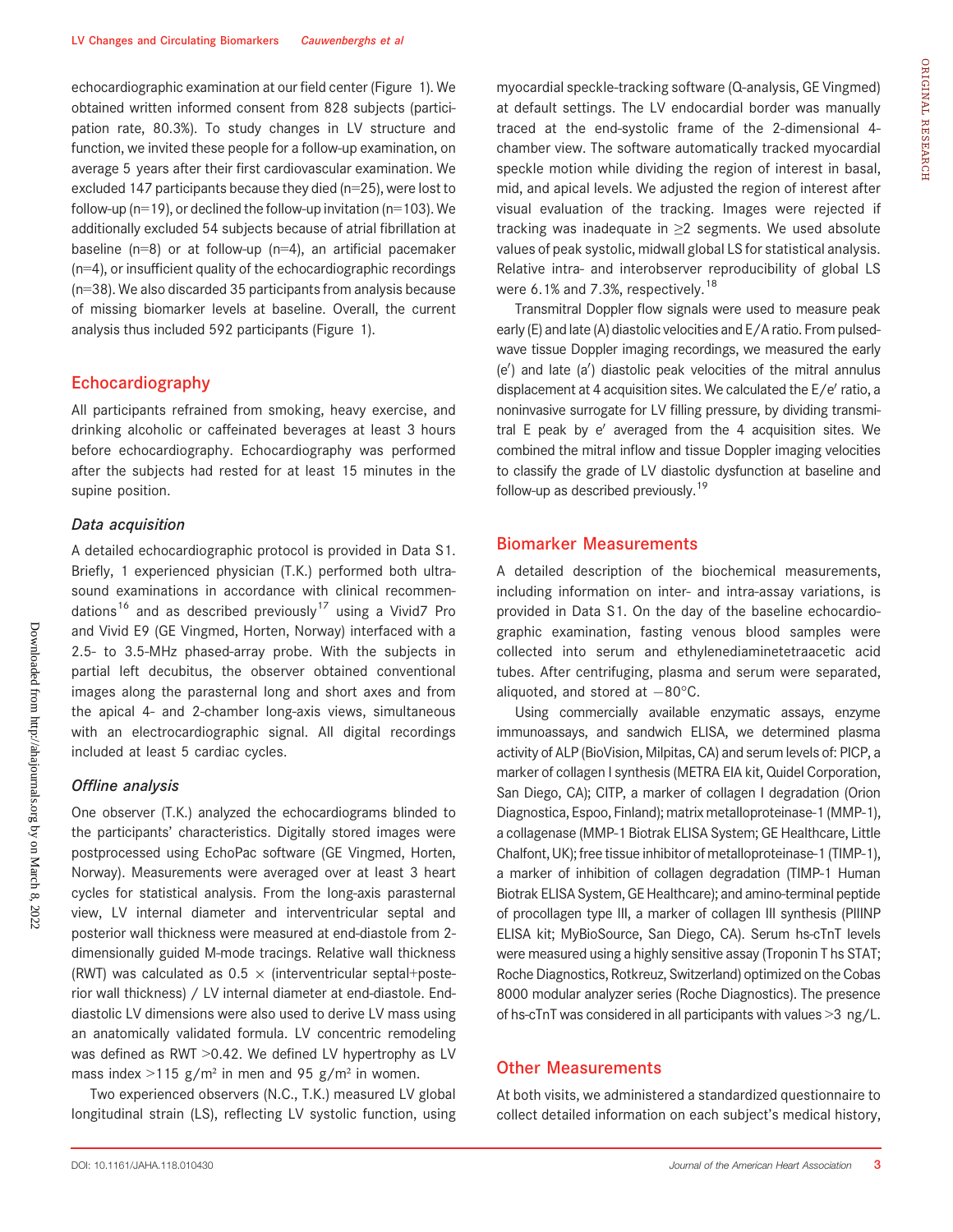smoking and drinking habits, and medication intake. Participants also completed the standardized London School of Hygiene Cardiovascular Questionnaire for detection of HF symptoms such as chest pain and breathlessness on the day of the examination. In addition, during the technical examination and before echocardiography, an experienced physician assessed signs and symptoms of HF. We collected medical information by medical records provided by the participant's general practitioner and regional hospitals. Self-reported diseases were ascertained against the medical records of general practitioners and regional hospitals. From the type and number of alcoholic beverages consumed each day, we calculated the alcohol consumption in grams per day. To exclude occasional drinkers, we defined current alcohol drinking as a consumption of  $\geq 5$  g of ethanol per day. Conventional blood pressure was the average of 5 auscultatory readings obtained with the patient in a seated position. Hypertension was defined as a BP of at least 140 mmHg systolic or 90 mmHg diastolic or by the use of antihypertensive drugs. Body mass index was weight in kilograms divided by the height in square meters. Serum creatinine, serum insulin, and total cholesterol were measured in venous blood samples.

## Statistical Analysis

For database management and statistical analysis, we used SAS software version 9.4 (SAS Institute, Cary, NC). We compared changes in means and proportions by means of a paired t test and McNemar test, respectively. Statistical significance was a 2-sided significance level <0.05. We calculated longitudinal changes in echocardiographic indexes by subtracting the baseline from the follow-up measurement. All variables were normally distributed or log-transformed to achieve normality before statistical analysis.

By use of a mixed model, we assessed multivariableadjusted associations between longitudinal changes in LV structural and functional indexes and the biomarker levels at baseline. All statistical models were adjusted for follow-up duration, baseline LV index, age, sex, body height and weight, heart rate, and mean arterial pressure (MAP). We additionally adjusted for changes in these covariables. All covariables were identified based on stepwise regression models reported previously.17,18 We reported effect sizes on a relative scale as a percentage of the standardized effect size (ie, the absolute effect size per doubling in biomarker level divided by the SD of the echocardiographic change and multiplied by 100). Using multiple logistic regression models including the covariables mentioned above, we explored whether baseline ALP activity could predict development or worsening in LV diastolic dysfunction and whether baseline hs-cTnT levels were associated with the development of LV concentric remodeling and/or hypertrophy.

# **Results**

#### Characteristics of Participants

At baseline, the 592 participants (51.4% women) included 240 hypertensives (40.5%), of whom 145 (60.4% of the hypertensives) were on antihypertensive drug treatment. The mean age at baseline was  $50.8\pm14.5$  years. The median follow-up was 4.7 years (5th to 95th percentile, 3.8–5.4 years). Tables 1 and 2 list the clinical and echocardiographic characteristics of the study participants by examination phase. RWT and LV mass index increased significantly during follow-up  $(P<0.0001$ ; Table 2). Transmitral and tissue Doppler imaging peak velocities decreased and  $E/e'$  ratio increased over time ( $P<0.0001$  for all; Table 2).

# Associations Between Change in LV Structure and Function Indexes and Baseline Serum ALP

Table 3 presents the multivariable-adjusted estimates (95% CI) for temporal changes in LV structure and function indexes associated with a doubling in baseline ALP activity. After full adjustment, longitudinal decreases in LV ejection fraction  $(-14.5\%;$  P=0.0074) and global LS  $(-14.2\%;$  P=0.019; Table 3) were significantly associated with higher ALP activity at baseline. We also observed a greater increase in  $E/e'$  ratio during follow-up with elevated ALP activity at baseline  $(+18.9\%; P=0.0078;$  Table 3). Figure 2 and Figure S1 illustrate the multivariable-adjusted changes in LV ejection fraction, global LS, and E/e' by quartiles of baseline ALP. Participants belonging to the fourth quartile of ALP  $(>2.7 \text{ U/mL})$  experienced worsening of EF, global LS, and  $E/e'$  ratio over time (P≤0.047; Figure 2) as compared with the average changes in these LV indexes in the whole cohort. Furthermore, in multivariable-adjusted logistic regression, baseline ALP tended to predict worsening of LV diastolic function (odds ratio, 2.01; P=0.071; Table S1).

In contrast, ALP activity at baseline did not significantly predict the longitudinal changes in structural LV indexes such as RWT and LV mass index after full adjustment ( $P\geq 0.15$ ; Table 3). Additional adjustment for use of angiotensinconverting enzyme inhibitors and angiotensin receptor blockers at baseline and during follow-up did not alter our findings (data not shown).

# Associations Between Change in LV Structure and Function Indexes and Baseline Collagen **Markers**

We present the multivariable-adjusted estimates (95% CI) for temporal changes in echocardiographic indexes of LV function (Table 4; Table S2) and structure (Table 5) associated with a doubling in baseline biomarkers levels reflecting collagen metabolism and myocardial injury.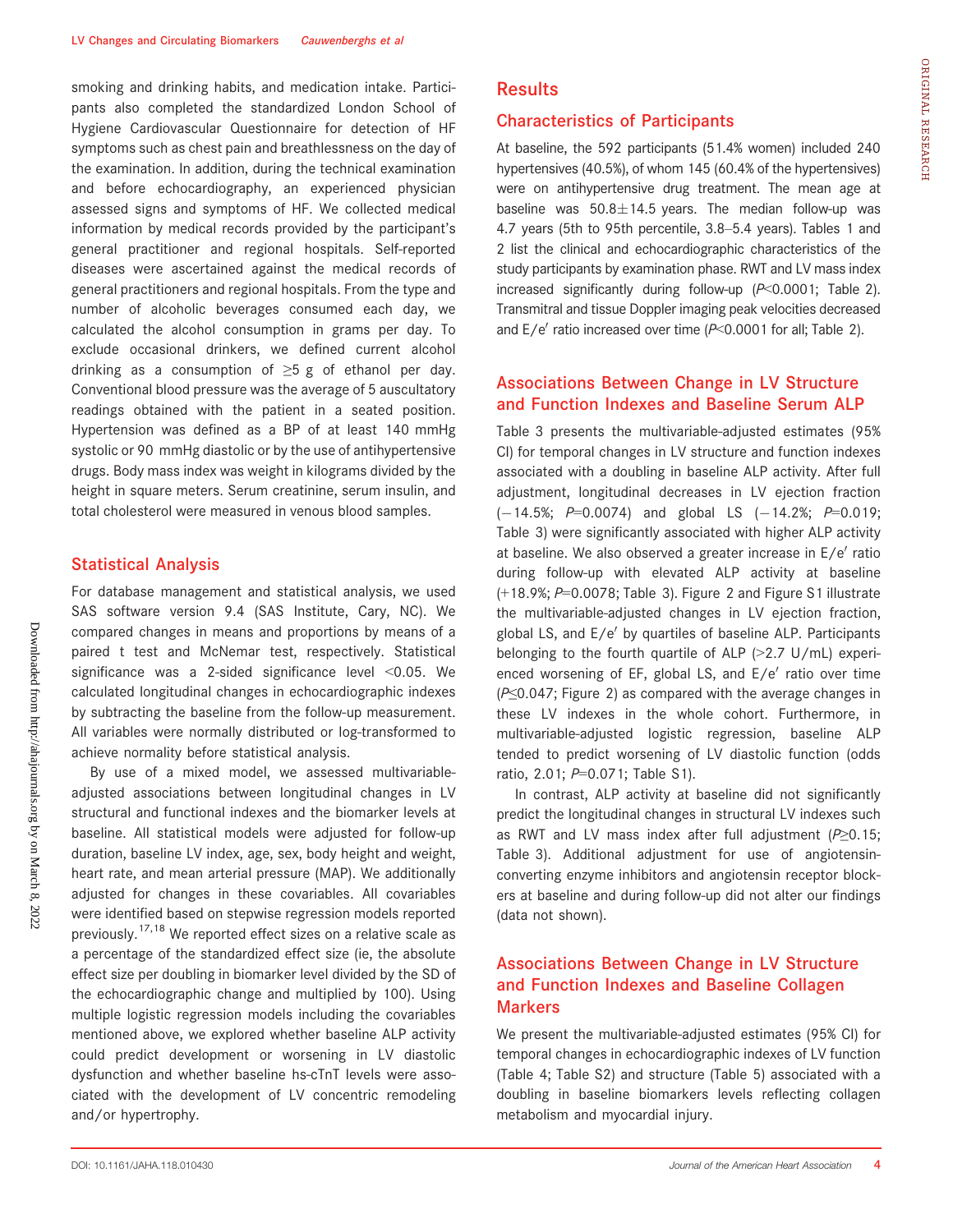#### Table 1. Clinical Characteristics of 592 Participants at Baseline and Follow-Up Examination

| Characteristic                      | Examination 1 (2005-2009) | Examination 2 (2009-2013) | $\Delta$                | $P$ Value |
|-------------------------------------|---------------------------|---------------------------|-------------------------|-----------|
| Anthropometrics                     |                           |                           |                         |           |
| Age, y                              | $50.8 + 14.5$             | $55.5 \pm 14.4$           | $+4.78 + 0.50$          | < 0.001   |
| Body mass index, kg/m <sup>2</sup>  | $26.4 \pm 4.15$           | $27.1 \pm 4.17$           | $+0.72 + 1.83$          | < 0.001   |
| Systolic BP, mm Hg                  | 128.6±16.7                | 132.0±17.0                | $+3.40 \pm 13.3$        | < 0.001   |
| Diastolic BP, mm Hg                 | 79.7±9.3                  | $82.2 \pm 9.6$            | $+2.48 + 8.66$          | < 0.001   |
| Pulse pressure, mm Hq               | $48.9 \pm 14.1$           | $49.8 \pm 15.7$           | $+0.92 \pm 11.2$        | 0.048     |
| MAP, mm Hg                          | $96.0 \pm 10.3$           | $98.8 \pm 10.1$           | $+2.79 + 9.02$          | < 0.001   |
| Heart rate, bpm                     | $62.6 \pm 9.2$            | $62.3 + 9.7$              | $-0.28 + 9.44$          | 0.46      |
| Questionnaire and medical data      |                           |                           |                         |           |
| Current smoking, n (%)              | 119 (20.1)                | 97 (16.4)                 | $-3.7%$                 | < 0.001   |
| Drinking alcohol, n (%)             | 250 (42.2)                | 231 (39.0)                | $-3.2%$                 | < 0.001   |
| Hypertensive, n (%)                 | 240 (40.5)                | 297 (50.2)                | $+9.7%$                 | < 0.001   |
| Treated for HT, n (%)               | 145 (24.5)                | 189 (31.9)                | $+7.4%$                 | < 0.001   |
| $\beta$ -blockers, n $(\%)$         | 88 (14.9)                 | 100 (16.9)                | $+2.0%$                 | < 0.001   |
| ACE-I or ARB, n (%)                 | 47 (7.9)                  | 78 (13.2)                 | $+5.3%$                 | < 0.001   |
| CCB or $\alpha$ -blockers, n (%)    | 25(4.2)                   | 50(8.5)                   | $+4.3%$                 | < 0.001   |
| Diuretics, n (%)                    | 51(8.6)                   | 66 (11.2)                 | $+2.6%$                 | < 0.001   |
| History of CHD, n (%)               | 16(2.7)                   | 31(5.2)                   | $+2.5%$                 | 0.0009    |
| History of diabetes mellitus, n (%) | 20(3.4)                   | 47 (7.9)                  | $+4.5%$                 | < 0.001   |
| Biochemical data                    |                           |                           |                         |           |
| Serum creatinine, µmol/L            | $85.9 \pm 15.7$           | $89.6 \pm 23.3$           | $+3.66 \pm 14.3$        | < 0.001   |
| Total cholesterol, mmol/L           | $5.28 \pm 0.96$           | $5.01 \pm 0.96$           | $-0.26 + 0.91$          | < 0.001   |
| Serum insulin, µmol/L               | 4.66 (2.00 to 10.0)       | 5.04 (2.00 to 12.0)       | $+1.08$ (-1.45 to 2.00) | 0.004     |
| Alkaline phosphatase, U/mL          | 2.03 (1.17 to 3.65)       | $\cdots$                  | $\cdots$                |           |
| PICP, µg/L                          | 94.5 (61.0 to 157.7)      | $\ddotsc$                 | $\cdots$                | $\cdots$  |
| CITP, $\mu$ g/L                     | 5.22 (3.29 to 7.91)       | $\cdots$                  | $\cdots$                | $\cdots$  |
| MMP-1, $\mu$ g/L                    | 8.18 (3.89 to 16.9)       | $\cdots$                  | $\cdots$                | $\cdots$  |
| PIIINP, ng/L                        | 524.6 (242.8 to 1182.1)   | $\cdots$                  | $\cdots$                | $\cdots$  |
| TIMP-1, $\mu$ g/L                   | 667.7±181.6               | $\cdots$                  | $\cdots$                | $\ldots$  |
| Hs-cTnT, ng/L                       | 6.18 (4.00 to 10.0)       | $\cdots$                  | $\cdots$                | $\cdots$  |

Values are mean (±SD), number of subjects (%) or geometric mean (10%-90% percentile interval). For longitudinal changes ( $\Delta$ ), values are mean (±SD), or percentage change. None of the participants was using antimineralocorticoids such as spironolactone at baseline or during follow-up. ACE-I indicates angiotensin-converting enzyme inhibitors; ARB, angiotensin receptor blockers; BP, blood pressure; CCB, calcium channel blockers; CHD, coronary heart disease; CITP, carboxyl-terminal telopeptide of collagen type I; hs-cTnT, high-sensitivity cardiac troponin T; HT, hypertension; MAP, mean arterial pressure; MMP-1, matrix metalloproteinase-1; PICP, carboxyl-terminal propeptide of type I collagen; PIIINP, amino-terminal peptide of procollagen type III; TIMP-1, tissue inhibitor of metalloproteinases-1.

After full adjustment, a stronger decrease in global LS during follow-up was significantly related to higher PICP  $(-14.2%)$  and CITP  $(-16.4%)$  (P≤0.029 for all; Table 4). Furthermore, a stronger increase in  $E/e'$  ratio over time was borderline associated with lower MMP-1 (+9.8%) and lower MMP-1/TIMP-1 ratio  $(+11.9%)$  ( $P \le 0.041$ ; Table 4). For the LV structure indexes, only an increase in RWT over time correlated significantly with a higher CITP level at baseline  $(P=0.015;$ Table 5). Additional adjustment for use of angiotensinconverting enzyme inhibitors and angiotensin receptor blockers did not alter these findings (data not shown).

# Associations Between Change in LV Structure and Function Indexes and Cardiac Troponin T at Baseline

In multivariable-adjusted models, higher hs-cTnT levels at baseline predicted stronger increase in RWT (+23.1%) and LV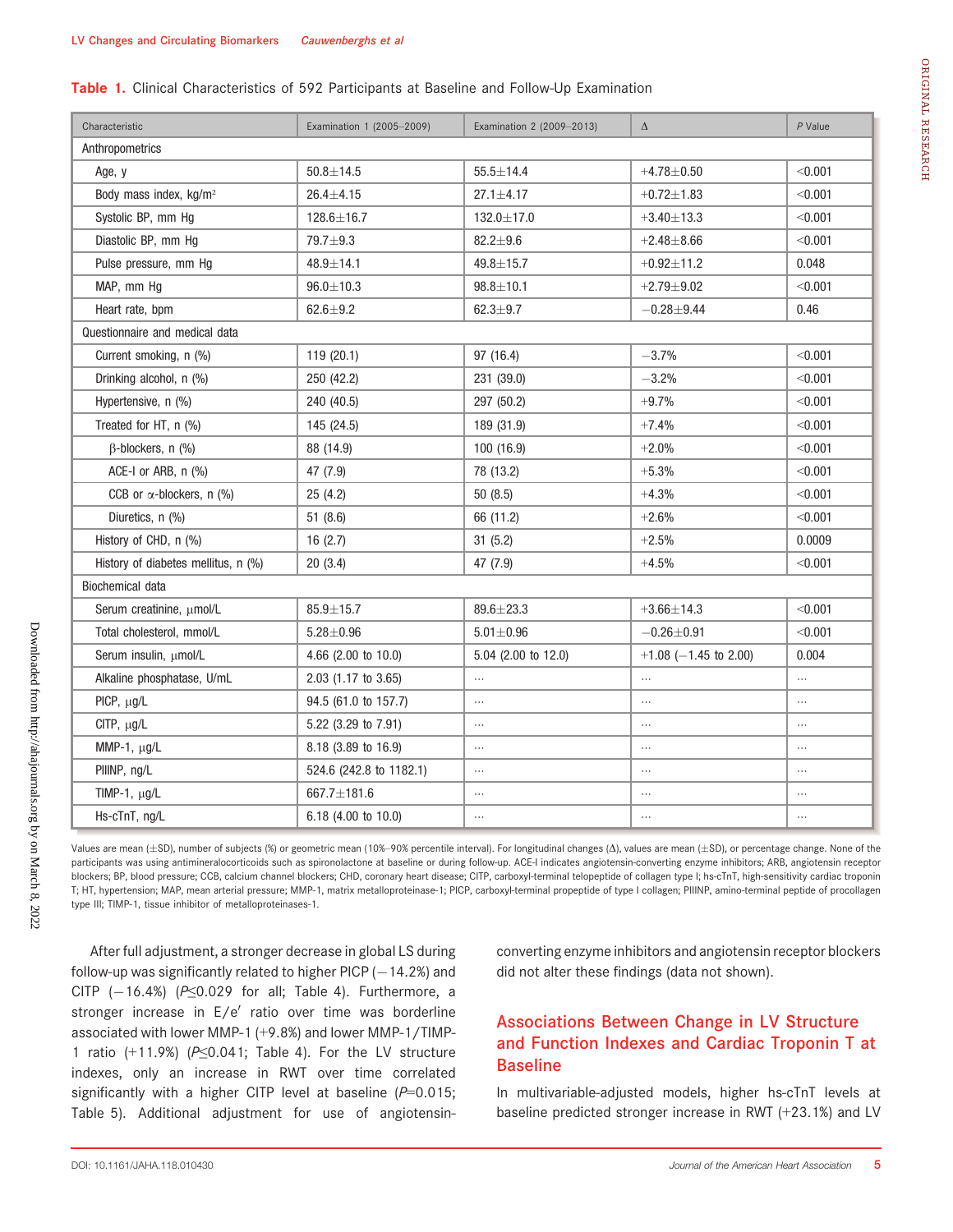Table 2. Echocardiographic Characteristics of 592 Participants at Baseline and Follow-Up Examination

| Characteristic          | Examination 1<br>$(2005 - 2009)$ | Examination 2<br>$(2009 - 2013)$ | $\Delta \pm SD$   | $P$ Value |  |  |  |
|-------------------------|----------------------------------|----------------------------------|-------------------|-----------|--|--|--|
| LV structure            |                                  |                                  |                   |           |  |  |  |
| Relative wall thickness | $0.37 + 0.06$                    | $0.39 + 0.05$                    | $+0.018 + 0.053$  | < 0.001   |  |  |  |
| Mass index, $g/m^2$     | $92.0 + 20.8$                    | $95.6 + 21.1$                    | $+3.67 \pm 13.1$  | < 0.001   |  |  |  |
| LV systolic function    |                                  |                                  |                   |           |  |  |  |
| Ejection fraction, %    | $63.4 \pm 6.4$                   | $61.2 \pm 6.5$                   | $-2.26 + 8.26$    | < 0.001   |  |  |  |
| Global LS, %            | $19.7 + 2.4$                     | $19.5 \pm 2.4$                   | $-0.17 + 2.32$    | 0.067     |  |  |  |
| LV diastolic function   |                                  |                                  |                   |           |  |  |  |
| E peak, cm/s            | $75.9 \pm 16.0$                  | $66.9 \pm 15.7$                  | $-8.99 \pm 11.7$  | < 0.001   |  |  |  |
| A peak, cm/s            | $64.7 + 17.0$                    | $61.0 + 15.2$                    | $-3.71 \pm 9.26$  | < 0.001   |  |  |  |
| E/A ratio               | $1.27 \pm 0.47$                  | $1.18 + 0.45$                    | $-0.086 \pm 0.27$ | < 0.001   |  |  |  |
| TDI e' peak, cm/s*      | $11.5 \pm 3.54$                  | $9.77 \pm 3.34$                  | $-1.72 \pm 1.56$  | < 0.001   |  |  |  |
| TDI a' peak, cm/s*      | $10.2 \pm 2.03$                  | $9.56 \pm 2.11$                  | $-0.63 + 1.53$    | < 0.001   |  |  |  |
| $E/e'$ ratio*           | $7.04 \pm 2.12$                  | $7.41 \pm 2.48$                  | $+0.37 + 1.45$    | < 0.001   |  |  |  |

Values are mean (±SD). LS indicates longitudinal strain; LV, left ventricular; TDI, tissue Doppler imaging.

\*Average of septal, lateral, inferior, and posterior mitral annulus sites.

mass index (+18.3%; P≤0.035; Table 5). Figure 3 illustrates the multivariable-adjusted changes in RWT and LV mass index by tertiles of baseline hs-cTnT. Participants belonging to the third tertile of baseline hs-cTnT (>7.0 ng/L) experienced a

Table 3. Multivariable-Adjusted Associations Between 4.7 Years Change in LV Structure and Function Indexes and Baseline Serum Alkaline Phosphatase

|                                              | Alkaline Phosphatase, per Doubling |           |  |
|----------------------------------------------|------------------------------------|-----------|--|
|                                              | Parameter Estimate (95% CI)        | $P$ Value |  |
| LV structure                                 |                                    |           |  |
| $\Lambda$ Relative wall thickness            | $8.46\%$ (-3.08, 19.2)             | 0.15      |  |
| $\Lambda$ Mass index                         | $2.71\%$ (-10.9, 16.4)             | 0.69      |  |
| LV systolic function                         |                                    |           |  |
| $\Delta$ Ejection fraction                   | $-14.5\%$ ( $-25.2, -3.91$ )       | 0.007     |  |
| $\Lambda$ Global LS                          | $-14.2\%$ (-25.9, -2.41)           | 0.019     |  |
| LV diastolic function                        |                                    |           |  |
| $\Delta$ E peak                              | $7.01\%$ (-4.88, 18.9)             | 0.25      |  |
| $\Delta$ TDI e' peak                         | $-0.67\%$ ( $-13.0, 11.7$ )        | 0.92      |  |
| $\Lambda$ E/A                                | $7.78\% (-3.71, 18.9)$             | 0.19      |  |
| $\Lambda$ E/e <sup><math>\prime</math></sup> | 18.9% (4.97, 32.2)                 | 0.008     |  |

Parameter estimates (95% CI) are for a doubling in baseline level of alkaline phosphatase and are expressed as percentage of SD of longitudinal change  $(\Delta)$  in LV index. Analyses were adjusted for follow-up duration, sex, baseline LV index, age, heart rate, body height and weight, and mean arterial pressure as well as changes in these variables. All covariables were identified based on stepwise regression analyses. For LV mass index, models did not include body mass index. LS indicates longitudinal strain; LV, left ventricular; TDI, tissue Doppler imaging.

Downloaded from http://ahajournals.org by on March 8, 2022

Downloaded from http://ahajournals.org by on March 8, 2022

stronger increase in RWT and LV mass index during follow-up as compared with the average changes in these LV indexes in the whole cohort ( $P \le 0.041$ ; Figure 3).

At the follow-up examination, the prevalence of LV concentric remodeling increased significantly from 18.4% (n=109) to 24.2% (n=143;  $P<0.0001$ ). Similarly, the prevalence of LV hypertrophy raised significantly from 20.8%  $(n=123)$  to 26.9%  $(n=159)$  during the follow-up period (P<0.0001). Of note, participants with higher baseline hscTnT had a greater risk to develop or retain LV concentric remodeling during the follow-up period (odds ratio, 1.84  $[1.18-2.86]$ ; P=0.0071). Similarly, higher hs-cTnT at baseline implied a greater risk to develop or retain LV hypertrophy over time (odds ratio, 1.61 [1.02-2.52]; P=0.040).

In contrast, the level of hs-cTnT at baseline did not correlate with any of the longitudinal changes in the LV systolic and diastolic function indexes  $(P \ge 0.15$ ; Table 4). Additional adjustment for use of angiotensin-converting enzyme inhibitors and angiotensin receptor blockers did not alter these findings (data not shown).

# **Discussion**

In this longitudinal population study, we investigated to what extent circulating biomarkers reflecting LV stiffness and injury predict changes in echocardiographic indexes of LV structure and function. In summary, we observed that (1) the plasma activity of ALP at baseline was associated with a stronger decline in LV systolic and diastolic function over time, (2) markers of collagen I synthesis and degradation predicted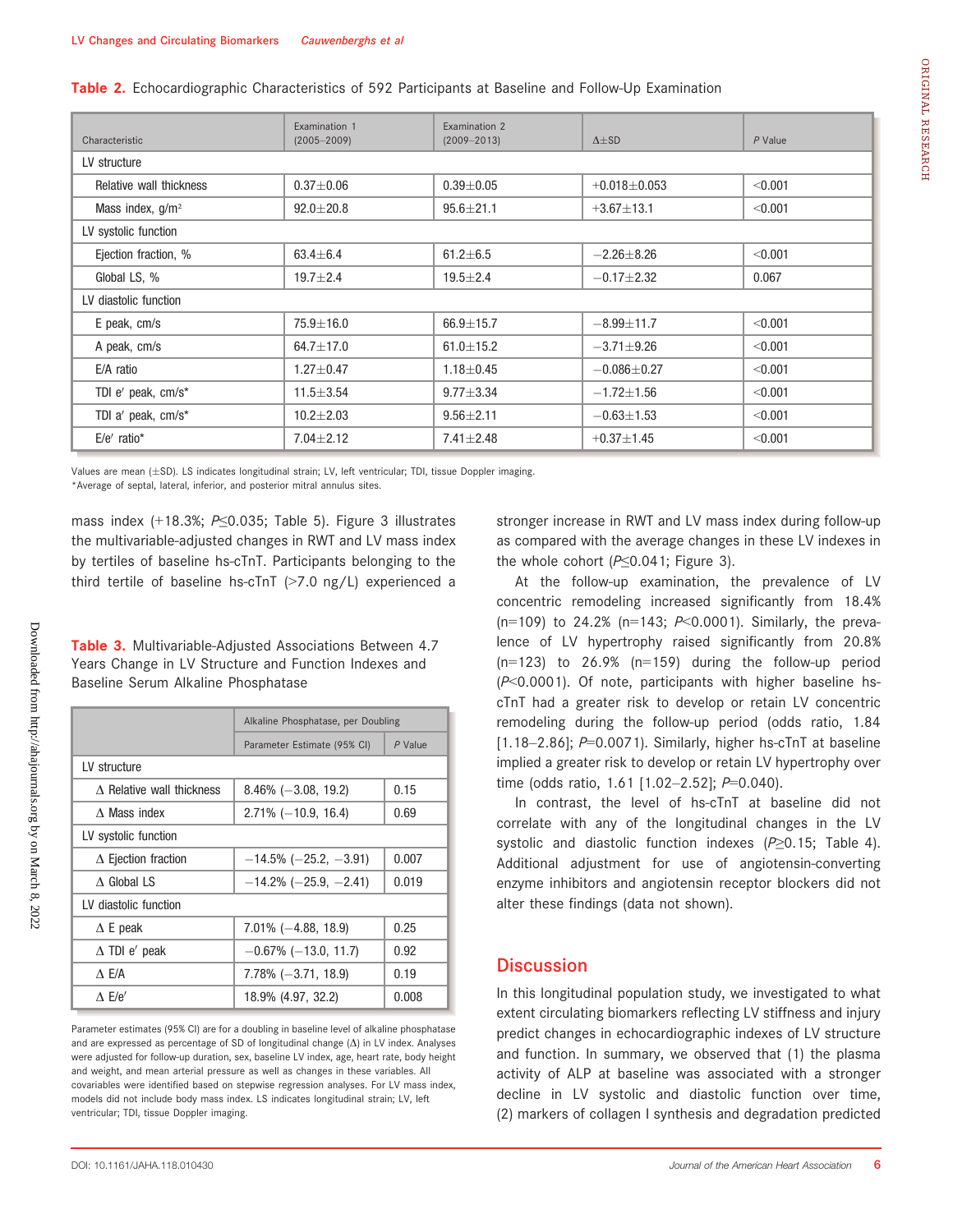

Figure 2. Multivariable-adjusted parameter estimates (PEs;  $\pm$ SE) for 4.7 years of change ( $\Delta$ ) in left ventricular ejection fraction, longitudinal strain (LS), and E/e' ratio per alkaline phosphatase quartile. Number of participants per quartile: Q1, n=168; Q2, n=142; Q3, n=140; Q4, n=140. Adjusted PEs are expressed as percentage of SD of the longitudinal change in the whole cohort. P values are for comparisons with the average LV changes within the whole cohort. Analyses were adjusted for follow-up duration, sex, baseline LV index, age, heart rate, body height and weight, and mean arterial pressure. We additionally adjusted for longitudinal changes in these risk factors.

adverse changes in LV structure and function during followup, and (3) higher hs-cTnT at baseline predicted the development of LV concentric remodeling and hypertrophy during follow-up.

ALP is a plasma enzyme responsible for the release of phosphate groups (dephosphorylation) from different types of molecules. Elevated ALP levels are mainly associated with highturnover bone disease and liver disorders.<sup>20</sup> Recently, population-based studies reported an independent association between elevated ALP and an increased risk of cardiovascular mortality and morbidity.<sup>20</sup> Along this line, in our study we observed for the first time that higher serum ALP at baseline predicted worsening of both LV systolic (ie, decrease in global LS) and diastolic (ie, increase in  $E/e'$  ratio) function. The possible mechanism by which an elevated ALP impacts on cardiac function might be related to an involvement of ALP in vascular calcification processes by hydrolyzing pyrophosphate in the vascular wall. Indeed, an experimental study demonstrated that transgenic mice overexpressing the ALPL gene (encoding human tissue–nonspecific ALP) developed severe arterial calcification and cardiac remodeling and had a reduced life span.<sup>8</sup>

Another possible mechanism of ALP affecting cardiomyocyte function might be related to its ability to dephosphorylate sarcomeric proteins such as  $\frac{\text{titin}^{10,21,22}}{\text{int}}$  and myosin light chains, $23$  which adversely affects cardiomyocyte stiffness and contractility. In support, total titin phosphorylation

|                             | $\Delta$ Ejection Fraction  |         | $\Delta$ Global LS           |         | $\Delta$ E/e'                   |         |
|-----------------------------|-----------------------------|---------|------------------------------|---------|---------------------------------|---------|
| <b>Explanatory Variable</b> | Parameter Estimate (95% CI) | P Value | Parameter Estimate (95% CI)  | P Value | Parameter Estimate (95% CI)     | P Value |
| Collagen turnover           |                             |         |                              |         |                                 |         |
| PICP, doubling              | $-9.87\%$ ( $-21.2, 1.43$ ) | 0.087   | $-14.2\%$ (-26.7, -1.47)     | 0.029   | $-2.10\%$ ( $-16.8$ , 12.6)     | 0.78    |
| CITP, doubling              | $-7.43\%$ ( $-19.9, 5.07$ ) | 0.24    | $-16.4\%$ ( $-30.2, -2.80$ ) | 0.018   | $5.31 (-11.2, 21.7)$            | 0.52    |
| MMP-1, doubling             | $-0.33\%$ ( $-7.81, 7.15$ ) | 0.93    | $7.33\%$ (-0.86, 15.5)       | 0.079   | $-9.79\%$ ( $-19.6$ , $-0.42$ ) | 0.041   |
| PIIINP, doubling            | $-2.97\%$ (-8.70, 2.75)     | 0.31    | $-1.94\%$ (-8.19, 4.31)      | 0.54    | $-2.94\%$ (-10.5, 4.76)         | 0.46    |
| TIMP-1, $+180 \mu q/L$      | $0.69\%$ (-5.88, 7.26)      | 0.84    | $-0.043\%$ ( $-7.33$ , 7.33) | 0.99    | $6.01\% (-2.38, 14.7)$          | 0.16    |
| MMP-1/TIMP-1, doubling      | $0.48\%$ (-6.86, 7.83)      | 0.90    | $7.62\%$ (-0.48, 15.7)       | 0.065   | $-11.9\%$ (-21.6, -2.17)        | 0.017   |
| Cardiomyocyte injury        |                             |         |                              |         |                                 |         |
| hs-cTnT, doubling           | $-0.70\%$ ( $-14.2, 12.8$ ) | 0.92    | $-3.23\%$ ( $-18.1, 11.7$ )  | 0.67    | $12.1\% (-5.77, 30.0)$          | 0.18    |

Table 4. Multivariable-Adjusted Associations between 4.7 Years Change in LV Function Indexes and Baseline Markers of Collagen and Myocardial Injury and Stress

Parameter estimates (95% CI) are for a 1-SD increase (TIMP-1) or doubling in baseline biomarker level and are expressed as percent of SD of the longitudinal change in LV index. Analyses were adjusted for follow-up duration, age, sex, baseline LV index, heart rate, body height and weight, and mean arterial pressure as well as changes in these variables. All covariables were identified based on stepwise regression analyses. CITP indicates carboxyl-terminal telopeptide of collagen type I; hs-cTnT, high-sensitivity cardiac troponin T; LV, left ventricular; MMP-1, matrix metalloproteinase-1; PICP, carboxyl-terminal propeptide of type I collagen; PIIINP, amino-terminal peptide of procollagen type III; TIMP-1, tissue inhibitor of metalloproteinases-1.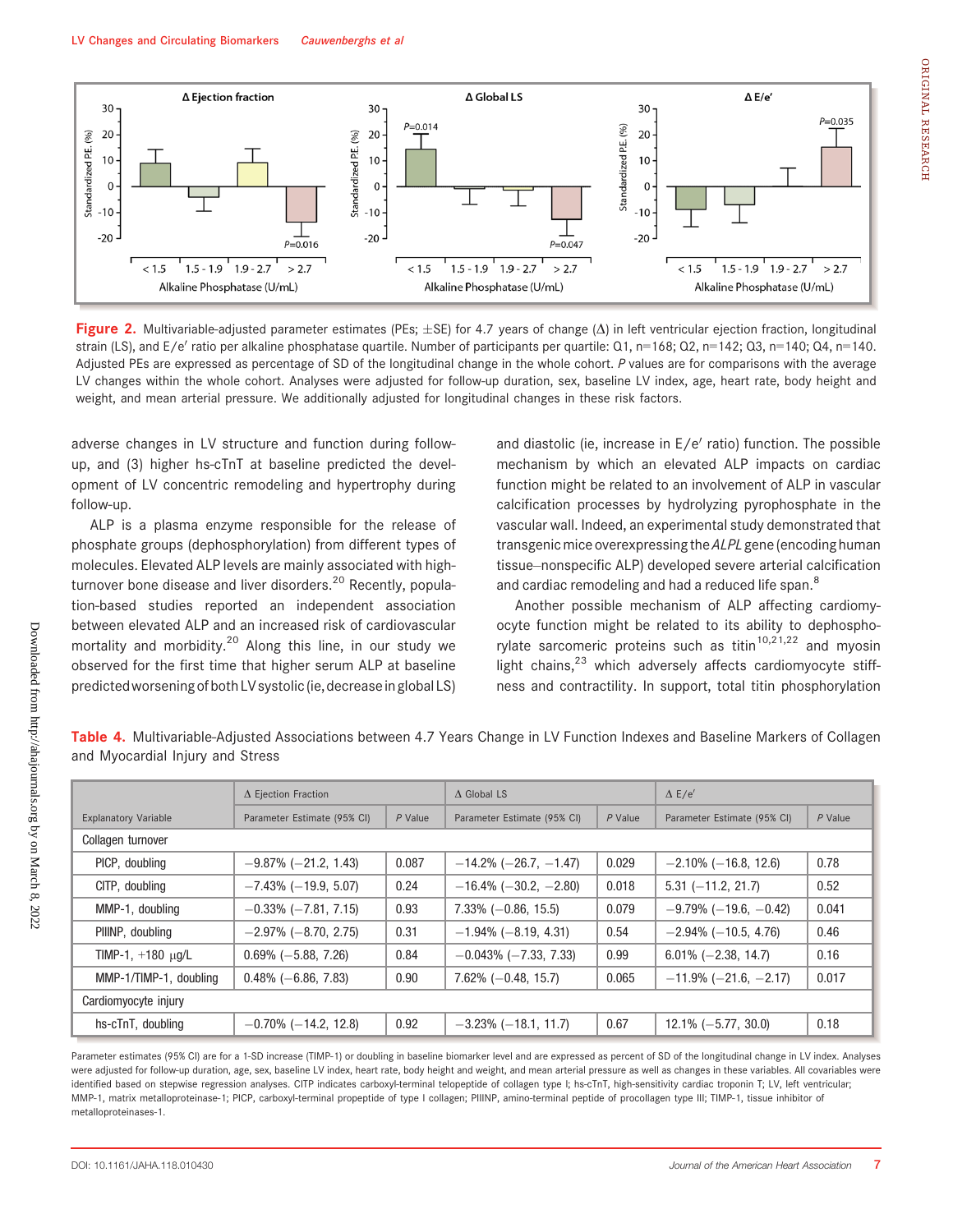|                              | A Relative Wall Thickness   |           | $\Lambda$ LV Mass Index     |           |  |  |
|------------------------------|-----------------------------|-----------|-----------------------------|-----------|--|--|
| <b>Explanatory Variable</b>  | Parameter Estimate (95% CI) | $P$ Value | Parameter Estimate (95% CI) | $P$ Value |  |  |
| Collagen turnover            |                             |           |                             |           |  |  |
| PICP, doubling               | $4.62\% (-7.47, 16.9)$      | 0.45      | $2.64\%$ (-11.9, 17.1)      | 0.73      |  |  |
| CITP, doubling               | 16.6% (3.24, 29.9)          | 0.015     | $13.1\% (-2.87, 29.1)$      | 0.11      |  |  |
| MMP-1, doubling              | $-4.23\%$ ( $-11.5, 3.08$ ) | 0.26      | $-1.32\%$ ( $-10.6, 8.06$ ) | 0.79      |  |  |
| PIIINP, doubling             | $-3.27\%$ ( $-9.23$ , 2.88) | 0.30      | $-1.47\%$ (-8.68, 5.74)     | 0.69      |  |  |
| TIMP-1, $+180 \mu q/L$       | $-2.88\%$ (-10.4, 4.81)     | 0.55      | $-2.64\%$ ( $-11.0, 5.66$ ) | 0.53      |  |  |
| MMP-1/TIMP-1, doubling       | $-4.73\%$ (-12.1, 2.63)     | 0.21      | $-0.32\%$ ( $-9.36$ , 8.73) | 0.95      |  |  |
| Myocardial injury and stress |                             |           |                             |           |  |  |
| Hs-cTnT, doubling            | 23.1% (8.85, 36.5)          | 0.001     | 18.3% (1.32, 35.3)          | 0.035     |  |  |

Table 5. Multivariable-Adjusted Associations Between 4.7 Years Change in LV Structure Indexes and Baseline Markers of Collagen and Myocardial Injury and Stress

Parameter estimates (95% CI) are for a 1-SD increase (TIMP-1) or doubling in baseline biomarker level and are expressed as percent of SD of the longitudinal change in LV index. Analyses were adjusted for follow-up duration, sex, baseline LV index, age, heart rate, body height and weight, and mean arterial pressure as well as changes in these variables. All covariables were identified based on stepwise regression analyses. CITP indicates carboxyl-terminal telopeptide of collagen type I; hs-cTnT, high-sensitivity cardiac troponin T; MMP1, matrix metalloproteinase-1; PICP, carboxyl-terminal propeptide of type I collagen; PIIINP, amino-terminal peptide of procollagen type III; TIMP-1, tissue inhibitor of metalloproteinases-1.

was reduced in animal models of HF with preserved ejection fraction,<sup>24,25</sup> in mice exposed to volume overload,<sup>26</sup> and in cardiac biopsies of HF patients.<sup>27,28</sup> Although ALP has been used ex vivo to dephosphorylate titin, thereby increasing the overall cardiomyocyte stiffness,<sup>10</sup> its effects on cardiomyocyte properties in vivo remain unknown.

LV properties are also determined by the composition of the extracellular matrix surrounding the cardiomyocytes. $4,11$  A diffuse deposition of collagen fibers (mainly type 1) in the interstitial and perivascular space characterizes the myocardial fibrosis seen in HF. Indeed, the severity of myocardial collagen deposition is associated with serum levels of PICP (collagen I synthesis) and CITP (collagen I degradation) in symptomatic HF patients.<sup>29,30</sup> In previous cross-sectional analysis including 782 FLEMENGHO participants, CITP levels were already increased in participants with subclinical LV diastolic dysfunction.<sup>13</sup> In the present longitudinal analysis, both biomarkers of higher collagen I synthesis (PICP) and degradation (CITP) at baseline significantly predicted a stronger decline in LV systolic function as assessed by global LS during follow-up. These direct associations of PICP and CITP with worsening in LV function over time might indicate



**Figure 3.** Multivariable-adjusted parameter estimates (PEs;  $\pm$ SE) for 4.7 years of change ( $\Delta$ ) in left ventricular relative wall thickness (RWT) and mass index for participants with a hs-cTnT level below the level of blank (LoB, <3 ng/L) and per high-sensitivity cardiac troponin T (hs-cTnT) tertile. Number of participants below LoB: n=32. Number of participants per tertile: T1, n=124; T2, n=242; T3, n=160. Adjusted PEs are expressed as percentage of SD of the longitudinal change in the whole cohort. P values are for comparisons with the average LV changes within the whole cohort. Analyses were adjusted for follow-up duration, sex, baseline LV index, age, heart rate, body height and weight, and mean arterial pressure. We additionally adjusted for longitudinal changes in these risk factors. Adjustments for  $\Delta$  LV mass index did not include body height and weight.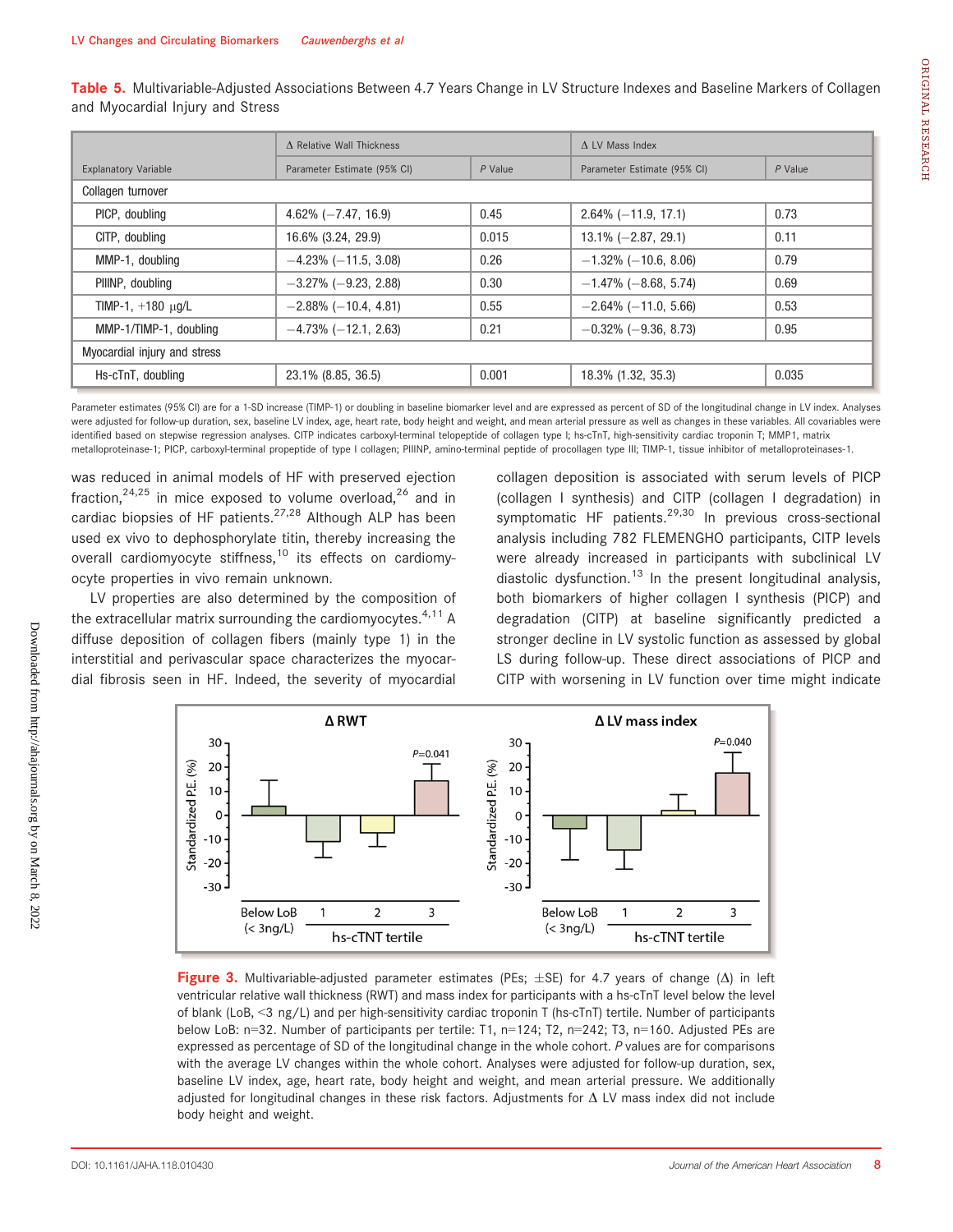that collagen metabolism is overactivated in response to mechanical and neurohumoral stimuli that lead to LV dysfunction. On the other hand, a lower level of MMP1, a main enzyme for collagen degradation, and MMP-1/TIMP-1 ratio at baseline significantly predicted stronger worsening in LV diastolic function (ie, stronger increase in  $E/e'$  ratio) over time. In support, as reflected by decreased levels of MMP-1 and increased levels of its inhibitor (TIMP-1), collagen I degradation was depressed in patients with hypertension $31$ and moderate chronic  $HF^{32}$  As such, the mechanisms of collagen degradation might already be inhibited in subjects developing early LV dysfunction.

Cardiac-specific troponin T is released from cardiomyocytes in the blood following myocardial stress, ischemia, and injury.<sup>33</sup> Previous community-based studies already identified hs-cTnT as an independent predictor of incident HF.<sup>14</sup> In line with cross-sectional<sup>5,34</sup> and longitudinal population data, $6$  our study demonstrated that elevated hs-cTnT levels at baseline were associated with a greater risk to develop or maintain LV hypertrophy over time. Moreover, subjects with higher hscTnT levels at baseline had an increased risk to present LV concentric remodeling at follow-up. In addition, cardiomyocyte injury and following release of hs-cTnT can induce alterations in myocardial collagen metabolism and vice versa. Indeed, tissue-repairing processes activated by LV wall injury and stress might alter the myocardial collagen network and contribute to early LV remodeling.<sup>5</sup>

The set of biomarkers identified in our study might be useful for diagnosis and prognosis of subclinical LV maladaptation in subjects at risk. Moreover, the phosphorylation status of myocardial proteins as well as cross linked collagen networks are promising targets to improve myocardial stiffness and contractility and, as such, prevent or delay LV remodeling and dysfunction. $4,35$  Future studies in large multiethnic cohorts should further elucidate to what extent a combination of circulating LV biomarkers is useful for risk stratification and therapy guidance in populations at risk for HF.

#### Study Limitations

Our study must be interpreted within the context of its potential limitations and strengths. First, echocardiographic measurements are prone to measurement errors due to signal noise, acoustic artifacts, and angle dependency. However, one experienced observer recorded all echocardiographic images using a standardized imaging protocol. Moreover, 2 experienced observers post-processed all the echocardiographic images with good intra- and interobserver reproducibility. Second, due to scarce longitudinal population data, most of our observations could only be interpreted in the light of previous cross-sectional findings. Third, we did not investigate the association between the studied biomarkers and concomitant diseases that might be linked to progression of LV remodeling and dysfunction. Finally, our study population included only white Europeans, limiting the generalizability of our findings to other ethnicities.

#### **Conclusions**

In a general population sample, we identified a set of circulating biomarkers predicting adverse changes in LV structure and function over time. Reflecting LV stiffness, injury, and collagen composition, these biomarkers might improve the identification of subjects at risk for subclinical cardiac remodeling and dysfunction and, in the long run, symptomatic HF.

# Sources of Funding

The Studies Coordinating Centre received support from the European Union (HEALTH-F7-305507 HOMAGE), the European Research Council (ERC Advanced Grant-2011-294713- EPLORE, PoC 713601-uPROPHET) and the Fonds voor Wetenschappelijk Onderzoek Vlaanderen (G.0880.13, G.0881.13, G0C5319N, ERA-CVD JTC2017-046, 11Z0916N).

# **Disclosures**

None.

#### References

- 1. Kuznetsova T, Herbots L, Jin Y, Stolarz-Skrzypek K, Staessen JA. Systolic and diastolic left ventricular dysfunction: from risk factors to overt heart failure. Expert Rev Cardiovasc Ther. 2010;8:251–258.
- 2. Mozaffarian D, Benjamin EJ, Go AS, Arnett DK, Blaha MJ, Cushman M, Das SR, de Ferranti S, Despres J-P, Fullerton HJ, Howard VJ, Huffman MD, Isasi CR, Jimenez MC, Judd SE, Kissela BM, Lichtman JH, Lisabeth LD, Liu S, Mackey RH, Magid DJ, McGuire DK, Mohler ER III, Moy CS, Muntner P, Mussolino ME, Nasir K, Neumar RW, Nichol G, Palaniappan L, Pandey DK, Reeves MJ, Rodriguez CJ, Rosamond W, Sorlie PD, Stein J, Towfighi A, Turan TN, Virani SS, Woo D, Yeh RW, Turner MB. Heart disease and stroke statistics-2016 update: a report from the American Heart Association. Circulation. 2016;133:e38-e360.
- 3. Yancy CW, Jessup M, Bozkurt B, Butler J, Casey DEJ, Drazner MH, Fonarow GC, Geraci SA, Horwich T, Januzzi JL, Johnson MR, Kasper EK, Levy WC, Masoudi FA, McBride PE, McMurray JJV, Mitchell JE, Peterson PN, Riegel B, Sam F, Stevenson LW, Tang WHW, Tsai EJ, Wilkoff BL. 2013 ACCF/AHA guideline for the management of heart failure: a report of the American College of Cardiology Foundation/American Heart Association Task Force on Practice Guidelines. J Am Coll Cardiol. 2013;62:e147–e239.
- 4. Lopez B, Gonzalez A, Diez J. Circulating biomarkers of collagen metabolism in cardiac diseases. Circulation. 2010;121:1645-1654.
- 5. Ravassa S, Kuznetsova T, Varo N, Thijs L, Delles C, Dominiczak A, Diez J, Staessen JA. Biomarkers of cardiomyocyte injury and stress identify left atrial and left ventricular remodelling and dysfunction: a population-based study. Int J Cardiol. 2015;185:177–185.
- 6. Seliger SL, Hong SN, Christenson RH, Kronmal R, Daniels LB, Lima JAC, de Lemos JA, Bertoni A, deFilippi CR. High-sensitive cardiac troponin T as an early biochemical signature for clinical and subclinical heart failure: MESA (Multi-Ethnic Study of Atherosclerosis). Circulation. 2017;135:1494–1505.
- 7. Savinov AY, Salehi M, Yadav MC, Radichev I, Millan JL, Savinova OV. Transgenic overexpression of tissue-nonspecific alkaline phosphatase (TNAP)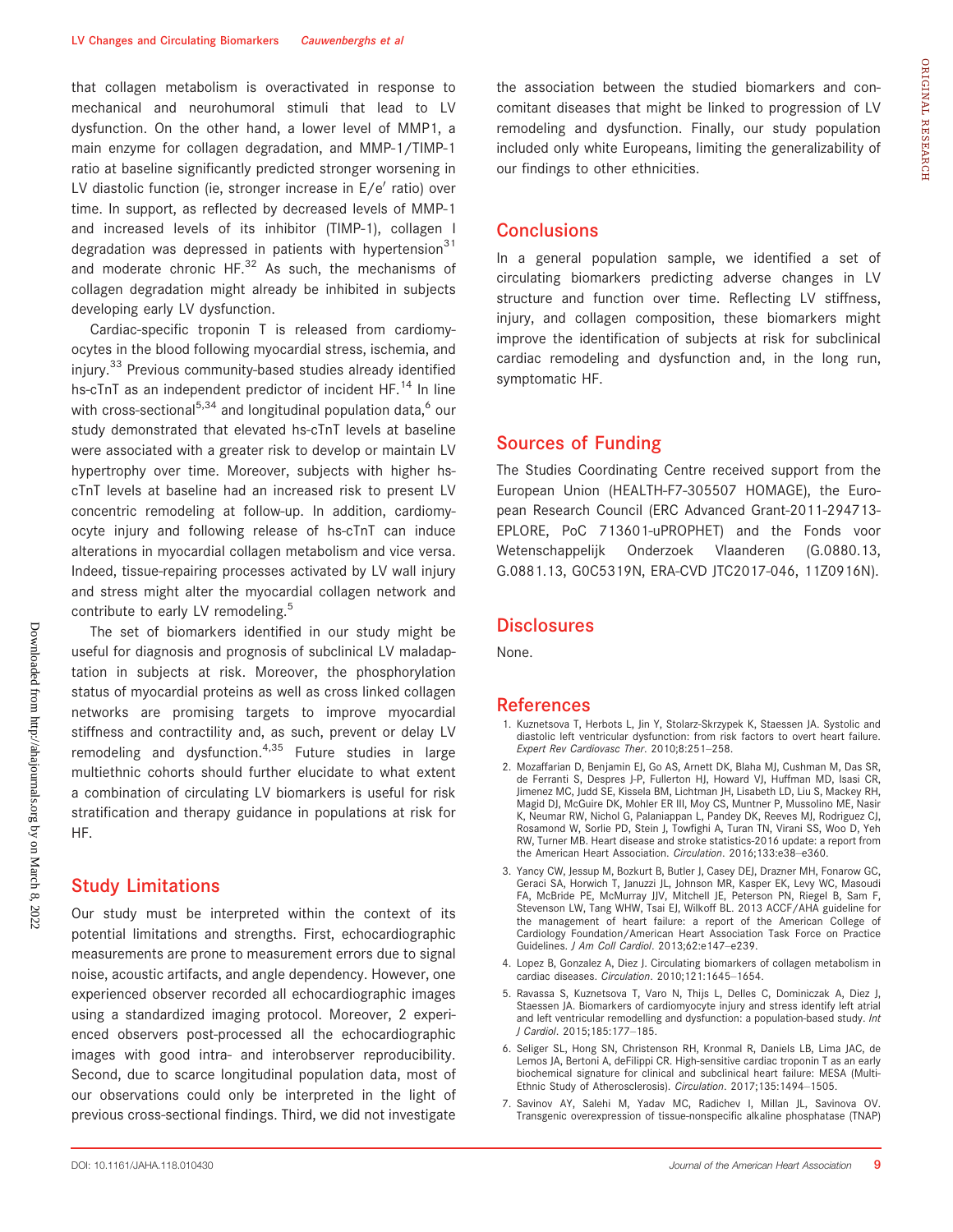in vascular endothelium results in generalized arterial calcification. J Am Heart Assoc. 2015;4:e002499. DOI: [10.1161/JAHA.115.002499](https://doi.org/10.1161/JAHA.115.002499).

- 8. Sheen CR, Kuss P, Narisawa S, Yadav MC, Nigro J, Wang W, Chhea TN, Sergienko EA, Kapoor K, Jackson MR, Hoylaerts MF, Pinkerton AB, O'Neill WC, Millan JL. Pathophysiological role of vascular smooth muscle alkaline phosphatase in medial artery calcification. J Bone Miner Res. 2015;30:824– 836.
- 9. Lorenzen-Schmidt I, Clarke SB, Pyle WG. The neglected messengers: control of cardiac myofilaments by protein phosphatases. J Mol Cell Cardiol. 2016;101:81–89.
- 10. Franssen C, Kole J, Musters R, Hamdani N, Paulus WJ. alpha-B crystallin reverses high diastolic stiffness of failing human cardiomyocytes. Circ Heart Fail. 2017;10:e003626.
- 11. Weber KT, Sun Y, Bhattacharya SK, Ahokas RA, Gerling IC. Myofibroblastmediated mechanisms of pathological remodelling of the heart. Nat Rev Cardiol. 2013;10:15–26.
- 12. Lijnen PJ, Maharani T, Finahari N, Prihadi JS. Serum collagen markers and heart failure. Cardiovasc Hematol Disord Drug Targets. 2012;12:51-55.
- 13. Zhang Z-Y, Ravassa S, Yang W-Y, Petit T, Pejchinovski M, Zurbig P, Lopez B, Wei F-F, Pontillo C, Thijs L, Jacobs L, Gonzalez A, Koeck T, Delles C, Voigt J-U, Verhamme P, Kuznetsova T, Diez J, Mischak H, Staessen JA. Diastolic left ventricular function in relation to urinary and serum collagen biomarkers in a general population. PLoS One. 2016;11:e0167582.
- 14. de Boer RA, Nayor M, deFilippi CR, Enserro D, Bhambhani V, Kizer JR, Blaha MJ, Brouwers FP, Cushman M, Lima JAC, Bahrami H, van der Harst P, Wang TJ, Gansevoort RT, Fox CS, Gaggin HK, Kop WJ, Liu K, Vasan RS, Psaty BM, Lee DS, Hillege HL, Bartz TM, Benjamin EJ, Chan C, Allison M, Gardin JM, Januzzi JLJ, Shah SJ, Levy D, Herrington DM, Larson MG, van Gilst WH, Gottdiener JS, Bertoni AG, Ho JE. Association of cardiovascular biomarkers with incident heart failure with preserved and reduced ejection fraction. JAMA Cardiol. 2018;3:215–224.
- 15. Cauwenberghs N, Knez J, Tikhonoff V, D'hooge J, Kloch-Badelek M, Thijs L, Stolarz-Skrzypek K, Haddad F, Wojciechowska W, Swierblewska E, Casiglia E, Kawecka-Jaszcz K, Narkiewicz K, Staessen JA, Kuznetsova T. Doppler indexes of left ventricular systolic and diastolic function in relation to the arterial stiffness in a general population. J Hypertens. 2016;34:762-771.
- 16. Gottdiener JS, Bednarz J, Devereux RB, Gardin J, Klain A, Manning WJ, Morehead A, Kitzman D, Oh J, Quiñones M, Schiller NB, Stain JH, Weissman NJ; American Society of Echocardiography. American Society of Echocardiography recommendations for use of echocardiography in clinical trials. J Am Soc Echocardiogr. 2004;17:1086–1119.
- 17. Cauwenberghs N, Knez J, D'hooge J, Thijs L, Yang W-Y, Wei F-F, Zhang Z-Y, Staessen JA, Kuznetsova T. Longitudinal changes in LV structure and diastolic function in relation to arterial properties in general population. JACC Cardiovasc Imaging. 2017;10:1307–1316.
- 18. Cauwenberghs N, Knez J, Thijs L, Haddad F, Vanassche T, Yang W-Y, Wei F-F, Staessen JA, Kuznetsova T. Relation of insulin resistance to longitudinal changes in left ventricular structure and function in a general population. *J Am* Heart Assoc. 2018;7:e008315. DOI: [10.1161/JAHA.117.008315](https://doi.org/10.1161/JAHA.117.008315).
- 19. Kuznetsova T, Thijs L, Knez J, Cauwenberghs N, Petit T, Gu YM, Zhang Z, Staessen JA. Longitudinal changes in left ventricular diastolic function in a general population. Circ Cardiovasc Imaging. 2015;8:e002882.
- 20. Ndrepepa G. Alkaline phosphatase and cardiovascular disease. *J Lab Precis* Med. 2017;2:83.
- 21. Linke WA, Hamdani N. Gigantic business: titin properties and function through thick and thin. Circ Res. 2014;114:1052–1068.
- 22. Krysiak J, Unger A, Beckendorf L, Hamdani N, von Frieling-Salewsky M, Redfield MM, Dos Remedios CG, Sheikh F, Gergs U, Boknik P, Linke WA. Protein phosphatase 5 regulates titin phosphorylation and function at a sarcomere-associated mechanosensor complex in cardiomyocytes. Nat Commun. 2018;9:262.
- 23. Chang AN, Kamm KE, Stull JT. Role of myosin light chain phosphatase in cardiac physiology and pathophysiology. J Mol Cell Cardiol. 2016;101: 35–43.
- 24. Hamdani N, Bishu KG, von Frieling-Salewsky M, Redfield MM, Linke WA. Deranged myofilament phosphorylation and function in experimental heart failure with preserved ejection fraction. Cardiovasc Res. 2013;97:464–471.
- 25. Hamdani N, Franssen C, Lourenco A, Falcao-Pires I, Fontoura D, Leite S, Plettig L, Lopez B, Ottenheijm CA, Becher PM, Gonzalez A, Tschope C, Diez J, Linke WA, Leite-Moreira AF, Paulus WJ. Myocardial titin hypophosphorylation importantly contributes to heart failure with preserved ejection fraction in a rat metabolic risk model. Circ Heart Fail. 2013;6:1239-1249
- 26. Mohamed BA, Schnelle M, Khadjeh S, Lbik D, Herwig M, Linke WA, Hasenfuss G, Toischer K. Molecular and structural transition mechanisms in long-term volume overload. Eur J Heart Fail. 2016;18:362-371.
- 27. Borbely A, Falcao-Pires I, van Heerebeek L, Hamdani N, Edes I, Gavina C, Leite-Moreira AF, Bronzwaer JGF, Papp Z, van der Velden J, Stienen GJM, Paulus WJ. Hypophosphorylation of the stiff N2B titin isoform raises cardiomyocyte resting tension in failing human myocardium. Circ Res. 2009;104: 780–786.
- 28. Kotter S, Gout L, Von Frieling-Salewsky M, Muller AE, Helling S, Marcus K, Dos Remedios C, Linke WA, Kruger M. Differential changes in titin domain phosphorylation increase myofilament stiffness in failing human hearts. Cardiovasc Res. 2013;99:648–656.
- 29. Querejeta R, Lopez B, Gonzalez A, Sanchez E, Larman M, Martinez Ubago JL, Diez J. Increased collagen type I synthesis in patients with heart failure of hypertensive origin: relation to myocardial fibrosis. Circulation relation to myocardial fibrosis. Circulation. 2004;110:1263–1268.
- 30. Lopez B, Querejeta R, Gonzalez A, Sanchez E, Larman M, Diez J. Effects of loop diuretics on myocardial fibrosis and collagen type I turnover in chronic heart failure. J Am Coll Cardiol. 2004;43:2028–2035.
- 31. Laviades C, Varo N, Fernandez J, Mayor G, Gil MJ, Monreal I, Diez J. Abnormalities of the extracellular degradation of collagen type I in essential hypertension. Circulation. 1998;98:535-540.
- 32. Jordan A, Roldan V, Garcia M, Monmeneu J, de Burgos FG, Lip GYH, Marin F. Matrix metalloproteinase-1 and its inhibitor, TIMP-1, in systolic heart failure: relation to functional data and prognosis. J Intern Med. 2007;262:385–392.
- 33. White HD. Pathobiology of troponin elevations: do elevations occur with myocardial ischemia as well as necrosis? J Am Coll Cardiol. 2011;57:2406– 2408.
- 34. de Lemos JA, Drazner MH, Omland T, Ayers CR, Khera A, Rohatgi A, Hashim I, Berry JD, Das SR, Morrow DA, McGuire DK. Association of troponin T detected with a highly sensitive assay and cardiac structure and mortality risk in the general population. JAMA. 2010;304:2503–2512.
- 35. Hamdani N, Herwig M, Linke WA. Tampering with springs: phosphorylation of titin affecting the mechanical function of cardiomyocytes. Biophys Rev. 2017;9:225–237.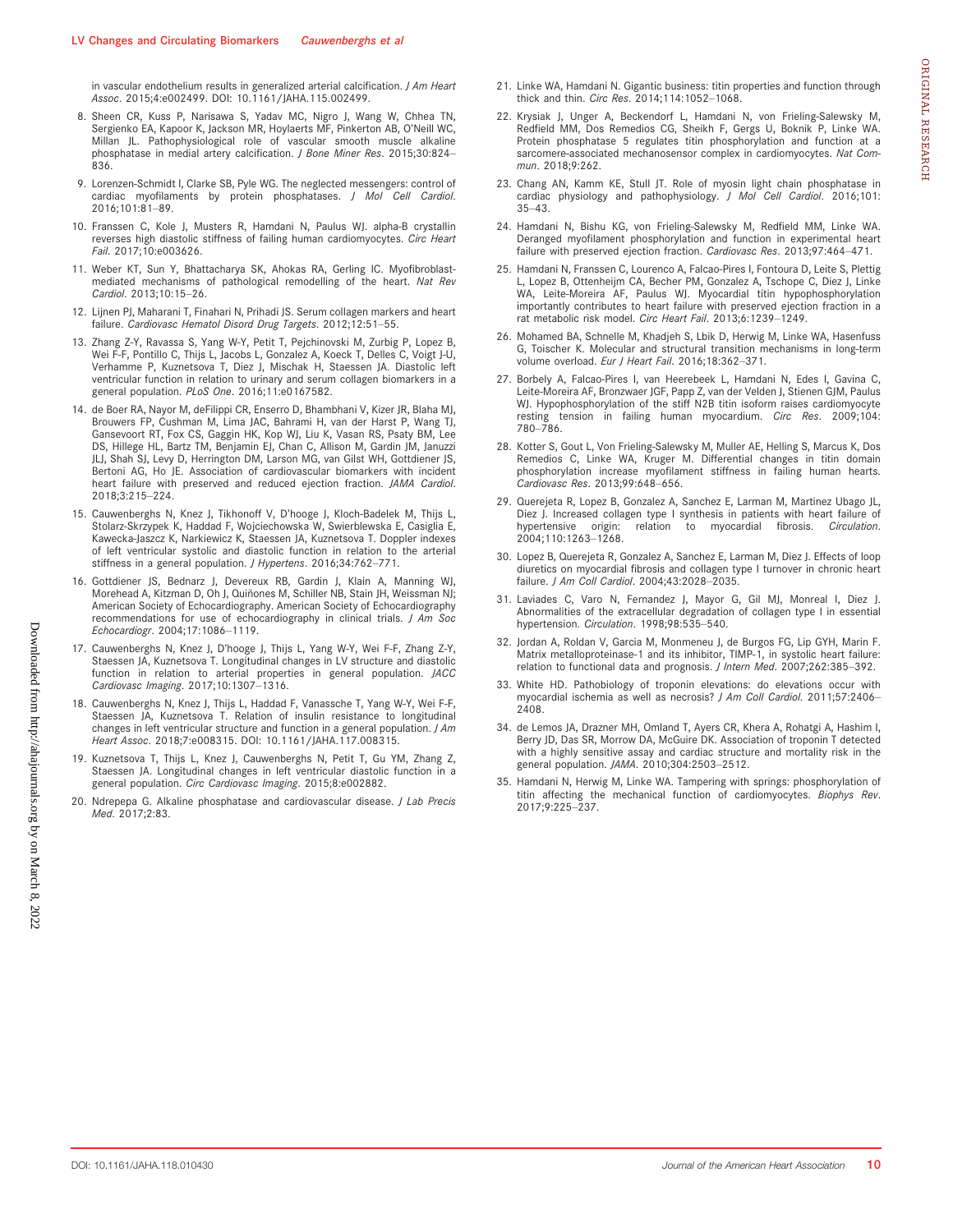# **SUPPLEMENTAL MATERIAL**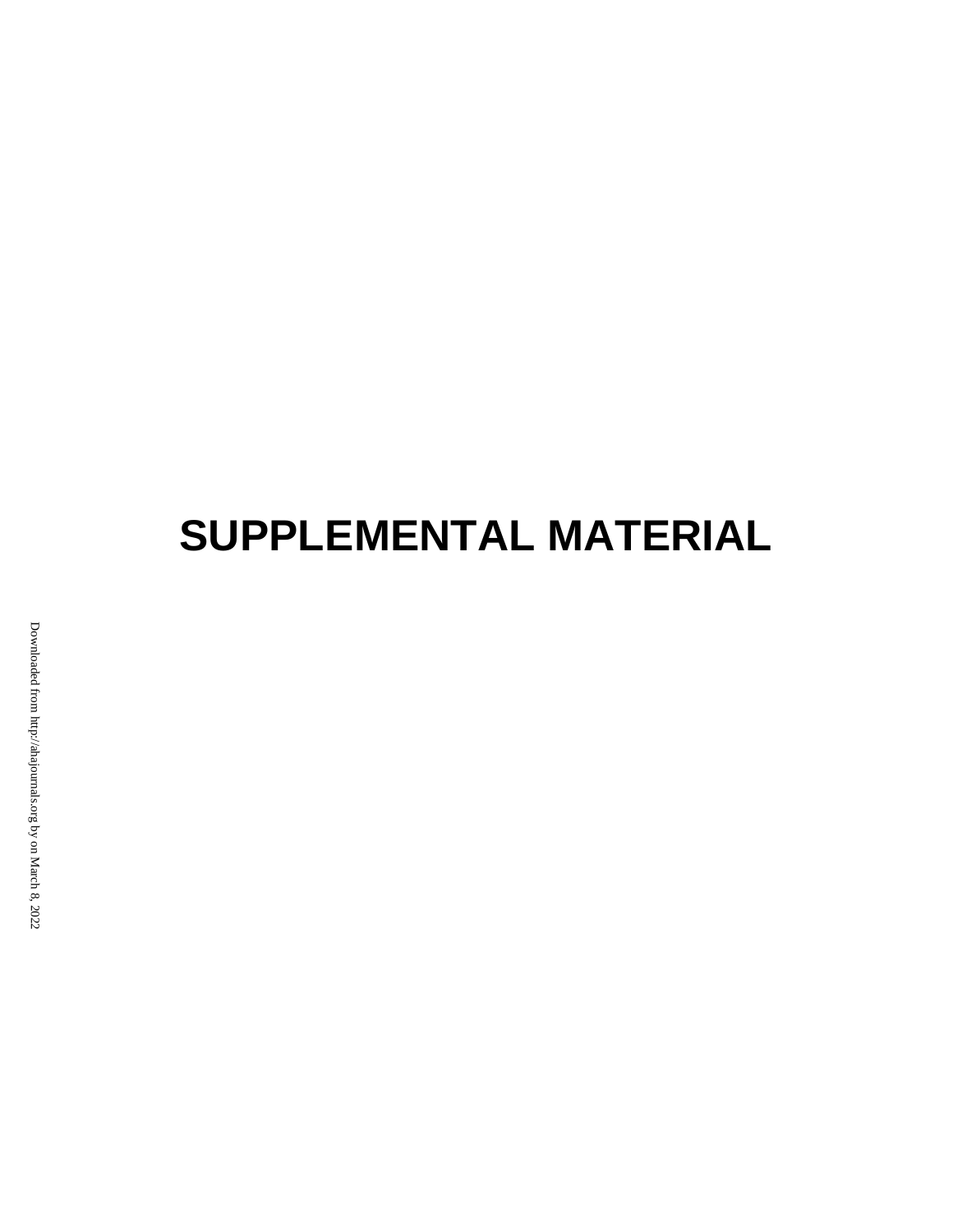## **Supplemental Methods**

**ECHOCARDIOGRAPHY.** All participants refrained from smoking, heavy exercise and drinking alcoholic or caffeinated beverages at least 3 hours before echocardiography. Echocardiography was performed after the subjects had rested for at least 15 min in supine position.

**Data acquisition***.* One experienced physician (T.K.) performed both ultrasound examinations in accordance to clinical recommendations<sup>1</sup> and as described previously<sup>2</sup> using a Vivid7 Pro and Vivid E9 (GE Vingmed, Horten, Norway) interfaced with a 2.5- to 3.5-MHz phased-array probe. With the subjects in partial left decubitus and breathing normally, the observer obtained conventional images along the parasternal long and short axes and from the apical 4- and 2 chamber long-axis views, simultaneous with an electrocardiographic signal. All digital recordings included at least 5 cardiac cycles. M-mode tracings were recorded from the LV parasternal longaxis view under guidance of the 2D image. The ultrasound beam was positioned just below the mitral valve at the level of the posterior chordae tendineae. To record pulsed wave transmitral Doppler waveforms from the apical window, the observer positioned a 1- to 3-mm Doppler sample volume at the mitral valve tips. Using Tissue Doppler Imaging (TDI), the observer recorded low-velocity, high-intensity myocardial signals at a high frame rate (>190 FPS), while ensuring a parallel alignment of the ultrasound beam with the myocardial segment of interest. The sonographer placed a 5-mm pulsed Doppler sample at the septal, lateral, inferior and posterior sites of the mitral annulus to record mitral annulus velocities from the apical window.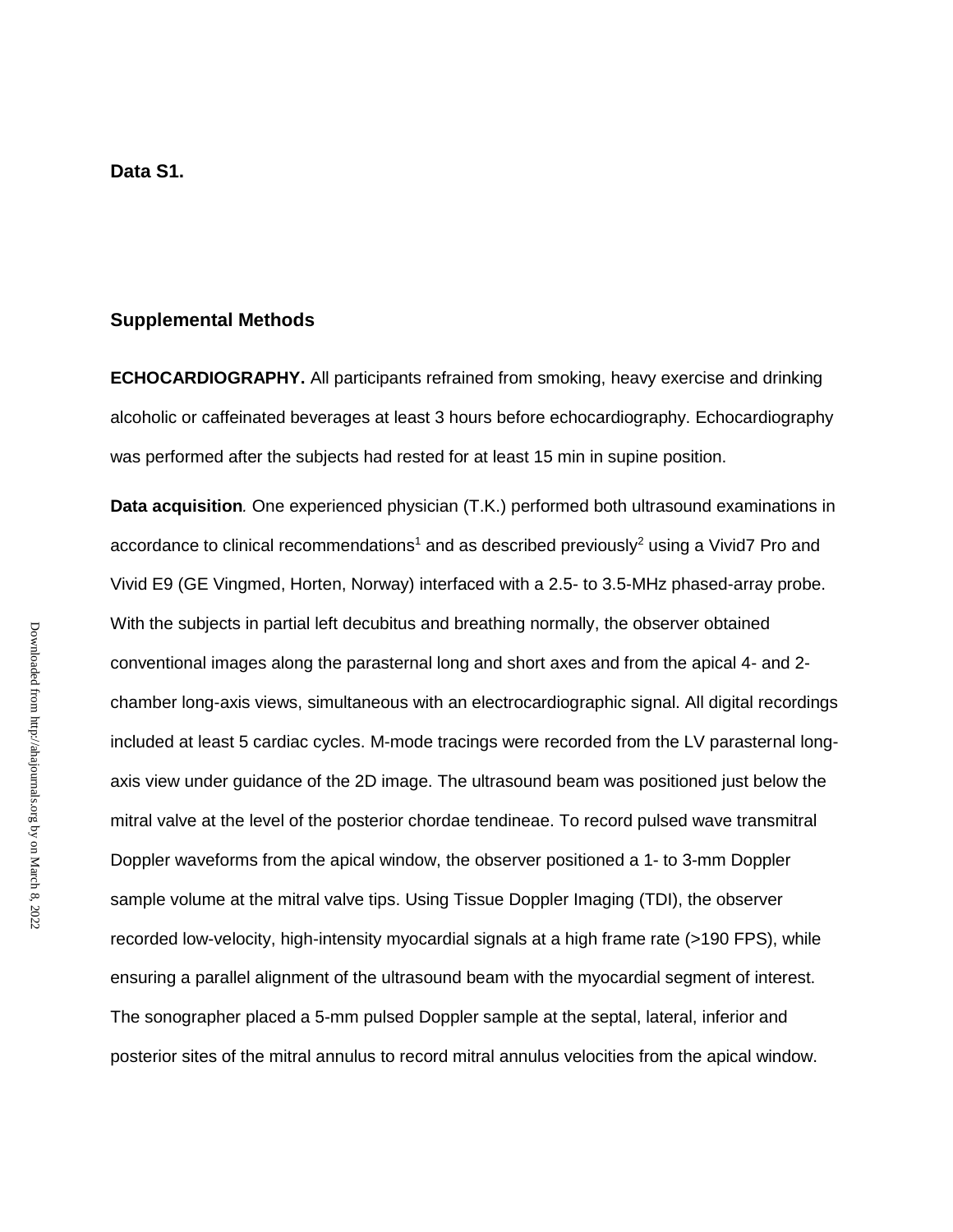**Off-line analysis.** In a few weeks after the initial and follow-up examinations, one observer (T.K.) analyzed the echocardiograms blinded to the participants' characteristics. Digitally stored images were post-processed using EchoPac software (GE Vingmed, Horten, Norway). Measurements were averaged over at least three heart cycles for statistical analysis. From the long-axis parasternal view, LV internal diameter and interventricular septal and posterior wall thickness were measured at end-diastole from two-dimensionally guided M-mode tracings. When optimal orientation of M-mode ultrasound beam could not be obtained, the reader performed linear measurements on correctly oriented two-dimensional images. End-diastolic LV dimensions were also used to derive LV mass using an anatomically validated formula as recommended by the American Society of Echocardiography.<sup>3</sup> Relative wall thickness (RWT) was calculated as 0.5 x (interventricular septal + posterior wall thickness)/LV internal diameter at end-diastole. End-diastolic LV dimensions were also used to derive LV mass using an anatomically validated formula. LV concentric remodeling was defined as RWT>0.42. We defined LV hypertrophy as LV mass index exceeding  $125$  g/m<sup>2</sup> in men and  $110$  g/m<sup>2</sup> in women. We calculated LV ejection fraction (EF) from LV end-systolic and end-diastolic volumes measured from the apical 4- and 2-chambers views, using the standard Simpson's method.

Two experienced observers (N.C and T.K.) measured LV global longitudinal strain (LS) using myocardial speckle-tracking software (Q-analysis, GE Vingmed) at default settings. The LV endocardial border was manually traced at the end-systolic frame of the two-dimensional 4 chamber view. The software automatically tracked myocardial speckle motion while dividing the region of interest in basal, mid and apical levels. We adjusted the region of interest after visual evaluation of the tracking. Images were rejected if tracking was inadequate in ≥2 segments. We used absolute values of peak systolic, mid-wall global LS for statistical analysis.

Transmitral Doppler flow signals were used to measure peak early (E) and late (A) diastolic velocities and E/A ratio. From pulsed-wave Tissue Doppler Imaging (TDI) recordings, we measured the early (e') and late (a') diastolic peak velocities of the mitral annulus displacement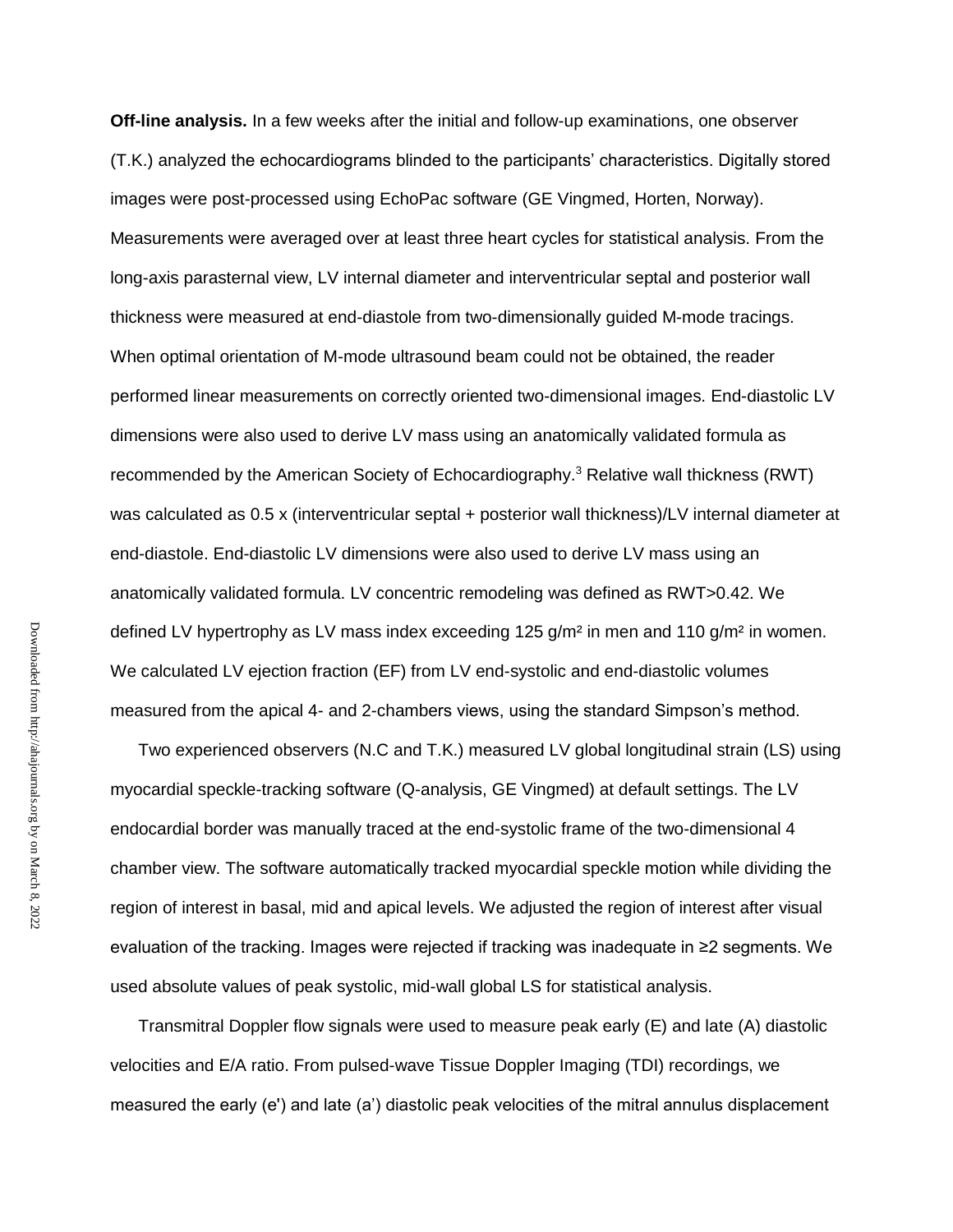at 4 acquisition sites. We calculated the E/e' ratio by dividing transmitral E peak by e' averaged from the 4 acquisition sites.

We combined the mitral inflow and TDI velocities to classify the grade of LV diastolic dysfunction at baseline and follow-up as previously described.<sup>4</sup> The first group included study participants with an abnormally low age-specific transmitral E/A ratio indicative of impaired relaxation, but without evidence of increased LV filling pressures (E/e'≤8.5). The second group had mild-to-moderate elevated LV filling pressure (E/e'>8.5) and E/A ratio within the normal agespecific range. We also used the differences in durations between the mitral A flow and the reverse pulmonary veins flow during atrial systole (Ad less than ARd+10) or left atrial volume index (≥29 ml/m²) to confirm possible elevation of the LV filling pressures in group 2. Group three had an elevated E/e' ratio and an abnormally low age-specific E/A ratio (combined dysfunction). We previously demonstrated that these thresholds were consistent and reproducible across population cohorts<sup>5</sup> and were validated in prospective studies as predictor of cardiovascular complications.<sup>6</sup>

*Reproducibility -* As reported before,<sup>7</sup> the physician (T.K.) analyzed the conventional echocardiograms of 17 subjects twice to determine intra-observer reproducibility. Intra-observer reproducibility coefficient of a measurement was the 2SD interval about the mean of the relative differences across pairwise readings. The intra-observer reproducibility was 2.2% for LV internal end-diastolic diameter, 4.6% for LV wall thickness and 4.3% for LV mass, whereas the intraobserver reproducibility for the tissue Doppler velocities ranged from 4.5% to 5.3% for e' velocities and from 4.0% to 4.5% for a' velocities across the four sampling sites. Relative intraand interobserver reproducibility of global LS was 6.1% and 7.3%, respectively.<sup>8</sup>

**BIOMARKER MEASUREMENTS.** On the day of the baseline echocardiographic examination, fasting venous blood samples were collected into serum and EDTA tubes, after the subjects had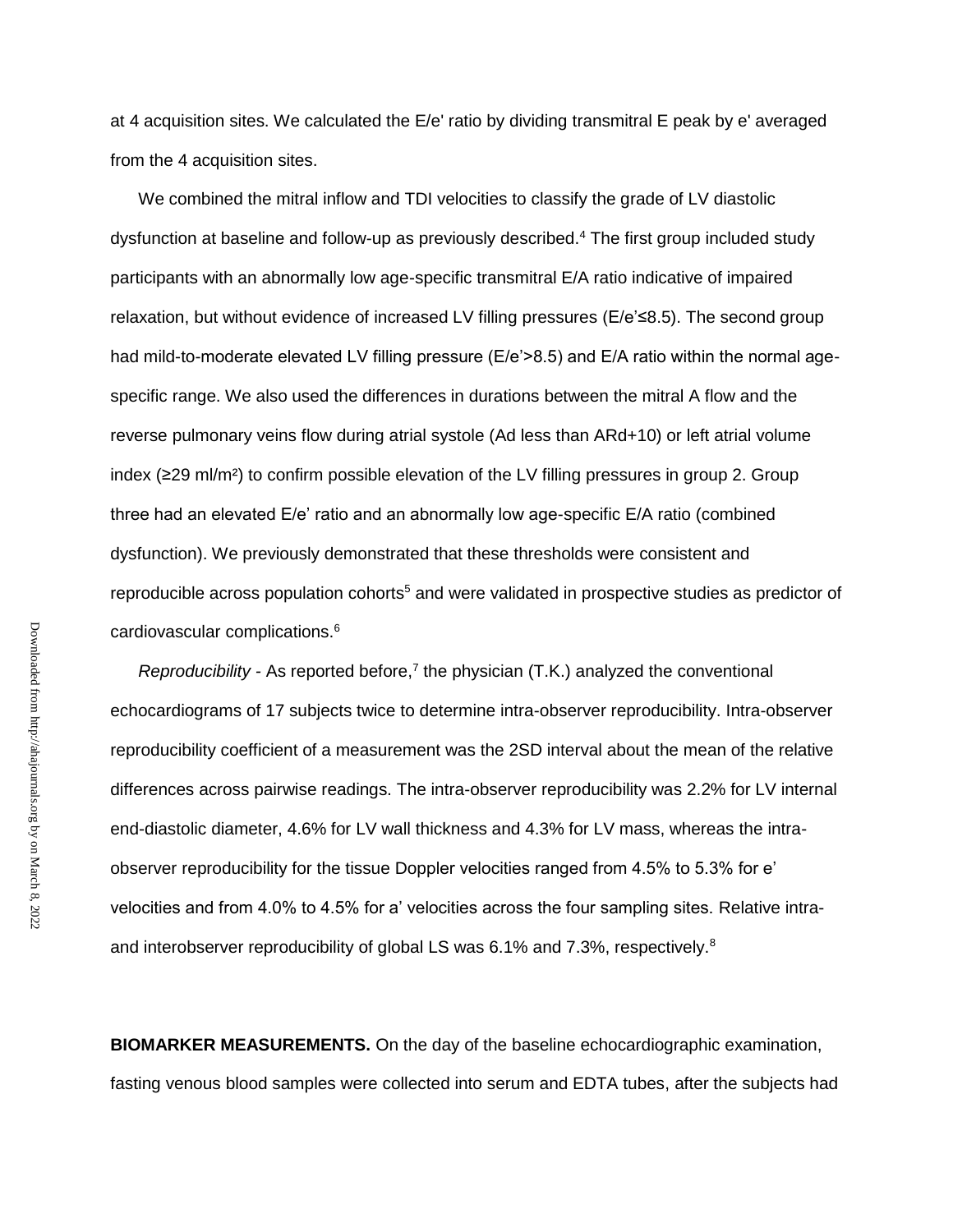rested in the supine position for at least 45 min. After centrifuging, plasma and serum were separated, aliquoted and stored at -80°C.

Using commercially available enzymatic essays, enzyme immunoassays (EIA) and sandwich enzyme linked immunosorbent assays (ELISA), we determined plasma activity of ALP (BioVision, USA) and serum levels of: PICP, a marker of collagen I synthesis (METRA EIA kit, Quidel Corporation, USA); CITP, a marker of collagen I degradation (Orion Diagnostica, Finland); MMP-1, a collagenase (MMP-1 Biotrak ELISA System, GE Healthcare, UK); free TIMP-1, a marker of inhibition of collagen degradation (TIMP-1 Human Biotrak ELISA System, GE Healthcare); and PIIINP, a marker of collagen III synthesis (PIIINP ELISA kit, MyBioSource, USA). The inter-assay and intra-assay variations for determining ALP were 8.6% and 13.4%, respectively. the lower detection limit was 0.25 U/mL. The inter-assay and intra-assay variations for determining PICP were 6.4% and 4.5 %, respectively. The lower limit of detection was 0.2 µg of PICP/L. The inter- and intra-assay variations for determining CITP were 13.1% and 10%, respectively. The lower detection limit was 0.30 µg of CITP/L. The inter-assay and intra-assay variations for determining TIMP-1 were 12.8% and 2.6%, respectively. The lower detection limit was 1.25 ng of TIMP-1/mL. Inter- and intra-assay coefficients for PIIINP were both < 15%. The limit of detection was 31.3 pg of PIIINP/mL.

Serum hs-cTnT levels were measured using a highly sensitive assay (Troponin T hs STAT, Roche Diagnostics, Switzerland) optimized on the Cobas 8000 modular analyzer series (Roche Diagnostics, Switzerland). The limit of blank of the assay has been established in 3 ng of cTnT/L and the inter-assay coefficient was 4.6%. The presence of hs-cTnT was considered in all participants with values above 3 ng/L. The upper reference limit (99th percentile) provided by the manufacturer for hs-cTnT was 14 ng/L, 95% confidence interval (12.7 to 24.9 ng/L).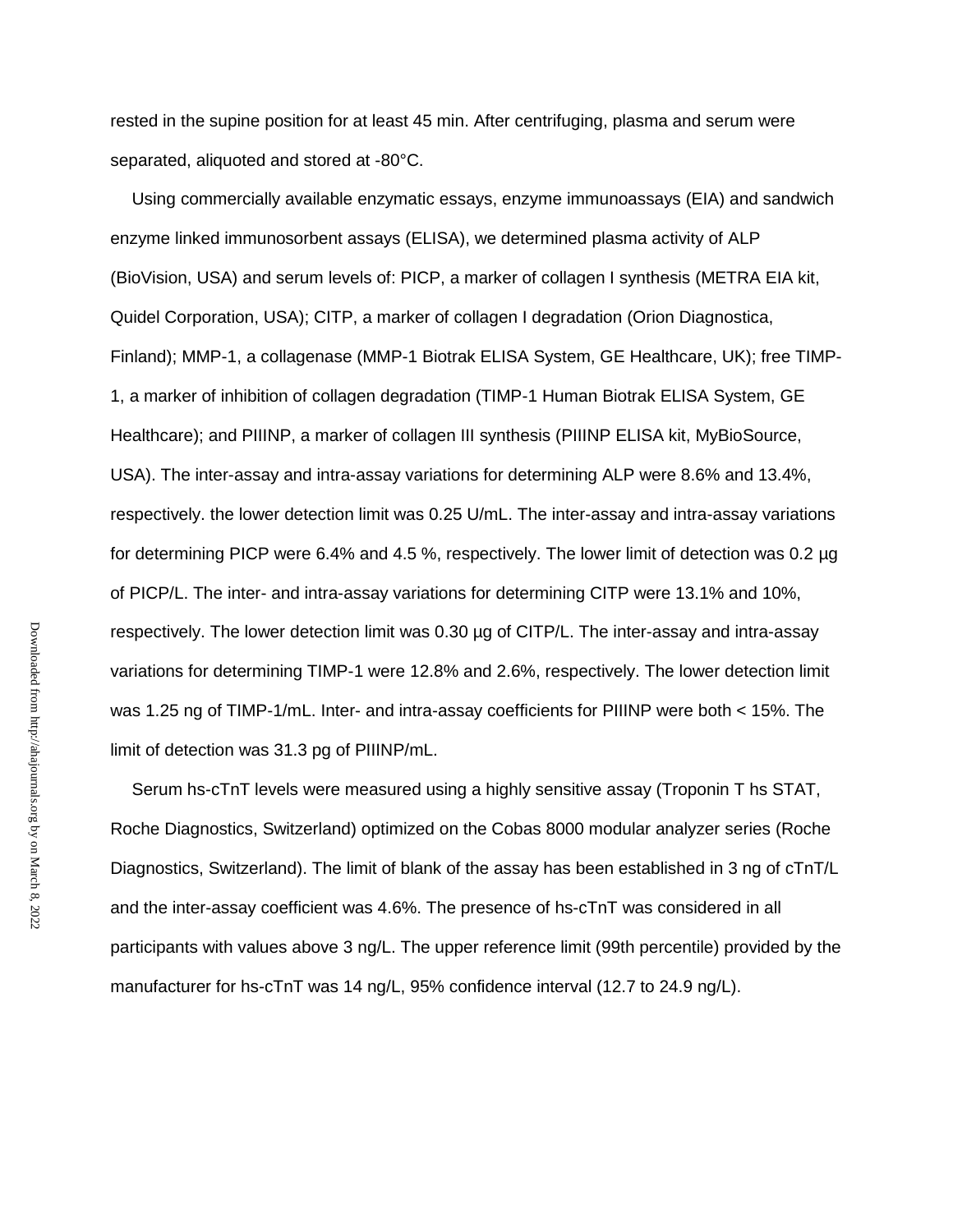|                                                     | Alkaline Phosphatase, doubling |         |  |
|-----------------------------------------------------|--------------------------------|---------|--|
|                                                     | Adjusted OR (95% CI)           | P value |  |
| Development of LVDDF                                |                                |         |  |
| Normal $\rightarrow$ Any LVDDF (n=38)               | 1.37 $(0.73 \text{ to } 2.55)$ | 0.33    |  |
| Normal $\rightarrow$ Impaired LV relaxation (n=31)  | 1.26 $(0.63 \text{ to } 2.53)$ | 0.51    |  |
| <b>Worsening of LVDDF</b>                           |                                |         |  |
| Normal/impaired LV relaxation                       | $2.01$ (0.94 to 4.28)          | 0.071   |  |
| $\rightarrow$ Increased LV filling pressure* (n=23) |                                |         |  |

**Table S1. Baseline Alkaline Phosphatase Levels and Development or Worsening in LV Diastolic Dysfunction from Examination 1 to 2.**

We performed logistic regression to assess the independent correlation of change in LV diastolic dysfunction (LVDDF) state with baseline alkaline phosphatase levels. Odds ratios (OR) express the risk for worsening or development of LVDDF with higher baseline alkaline phosphatase as compared to normal LV diastolic function at both examinations. OR are expressed per doubling in alkaline phosphatase, while adjusting for years of follow-up, age, sex, body mass index, mean arterial pressure. \*Increased LV filling pressure group included subjects with combined LVDDF.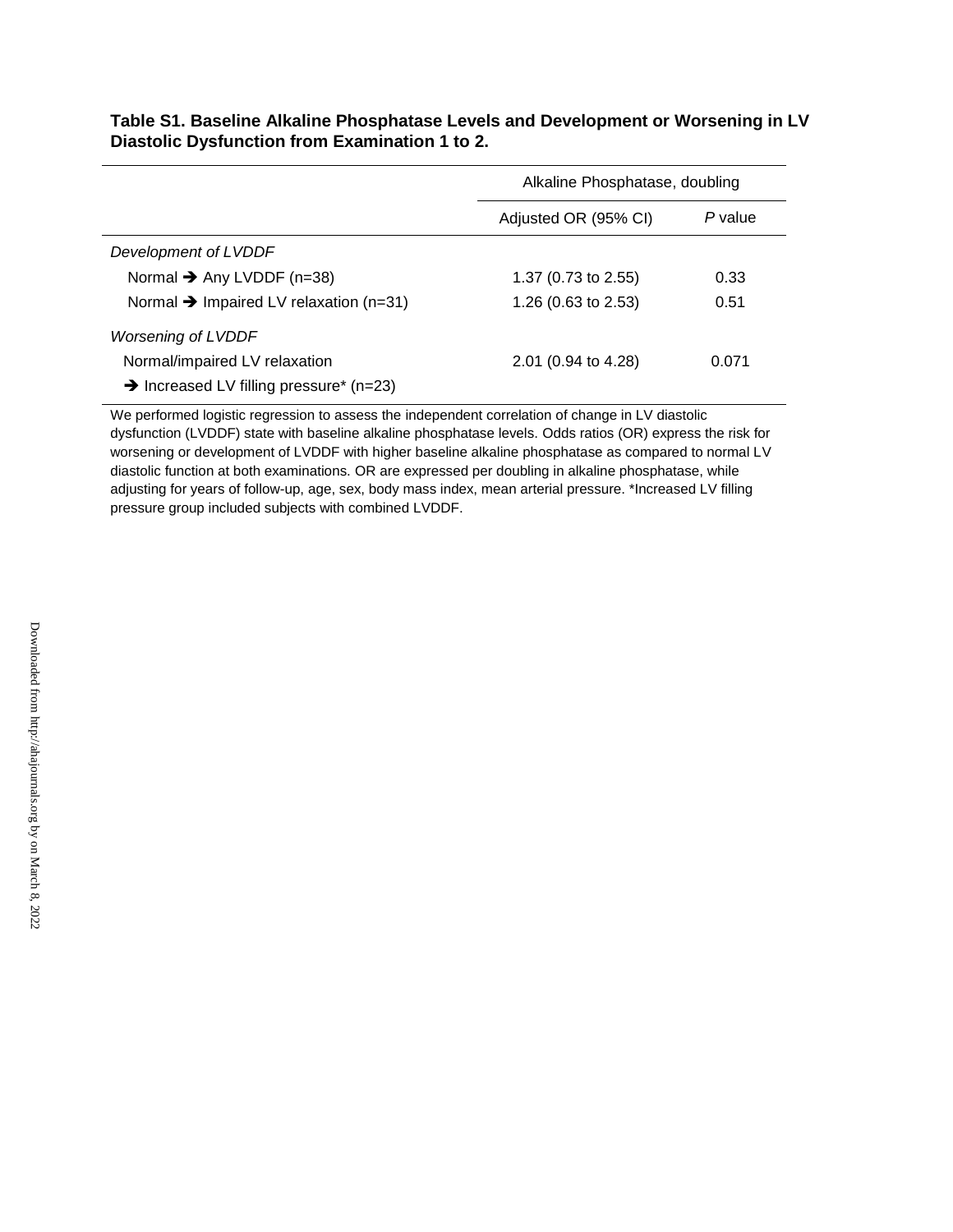|                                 | $\triangle$ E/A                          |            | $\Delta$ E peak                          |                       | $\Delta$ TDI e' peak                       |         |
|---------------------------------|------------------------------------------|------------|------------------------------------------|-----------------------|--------------------------------------------|---------|
| Explanatory variable            | Parameter estimate<br>$(95% \text{ Cl})$ | P<br>value | Parameter estimate<br>$(95% \text{ Cl})$ | $\mathsf{P}$<br>value | Parameter estimate<br>$(95% \, \text{Cl})$ | P value |
| Collagen turnover               |                                          |            |                                          |                       |                                            |         |
| PICP, doubling                  | $1.81\%$ (-10.4, 14.1)                   | 0.77       | $0.42\%$ (-12.3, 13.1)                   | 0.95                  | $5.30\%$ (-8.00, 18.6)                     | 0.43    |
| CITP, doubling                  | 7.41% (-5.93, 20.7)                      | 0.27       | $2.50\%$ (-11.4, 16.4)                   | 0.72                  | 3.67% (-10.9, 18.2)                        | 0.62    |
| MMP-1, doubling                 | 3.70% (-3.70, 11.5)                      | 0.33       | $-4.51\%$ ( $-12.6, 3.57$ )              | 0.27                  | $6.40\%$ (-1.71, 14.5)                     | 0.12    |
| PIIINP, doubling                | $3.15\%$ (-3.04, 9.26)                   | 0.32       | $0.42\%$ (-6.01, 6.86)                   | 0.90                  | 4.81% (-1.99, 11.6)                        | 0.17    |
| TIMP-1, +180 µg/L               | $-2.67\%$ (-9.26, 4.44)                  | 0.50       | $0.17\%$ (-7.14, 7.48)                   | 0.96                  | $-2.77\%$ ( $-10.3, 4.87$ )                | 0.48    |
| MMP-1/TIMP-1, doubling          | $5.26$ ( $-2.30$ , $12.9$ )              | 0.17       | $-3.16(-11.1, 4.75)$                     | 0.43                  | 8.73 (0.48, 16.0)                          | 0.038   |
| Cardiomyocyte injury and stress |                                          |            |                                          |                       |                                            |         |
| Hs-cTnT, doubling               | 1.00% (-13.3, 15.2)                      | 0.89       | $-3.05\%$ ( $-17.9$ , $11.8$ )           | 0.69                  | $-10.1\%$ ( $-25.7, 5.48$ )                | 0.20    |

**Table S2. Multivariable-Adjusted Associations between 4.7 Years Changes in LV Diastolic Function Indexes and Baseline Biomarkers of Collagen Turnover and Myocardial Injury and Stress.**

Parameter estimates (95% confidence interval) are for a 1-SD increase (TIMP-1) or doubling in baseline biomarker level and are expressed as percent of SD of the longitudinal change in LV index. Analyses were adjusted for follow-up duration, age, sex, baseline LV index, heart rate, body height and weight, and MAP as well as changes in these variables. All covariables were identified based on stepwise regression analyses.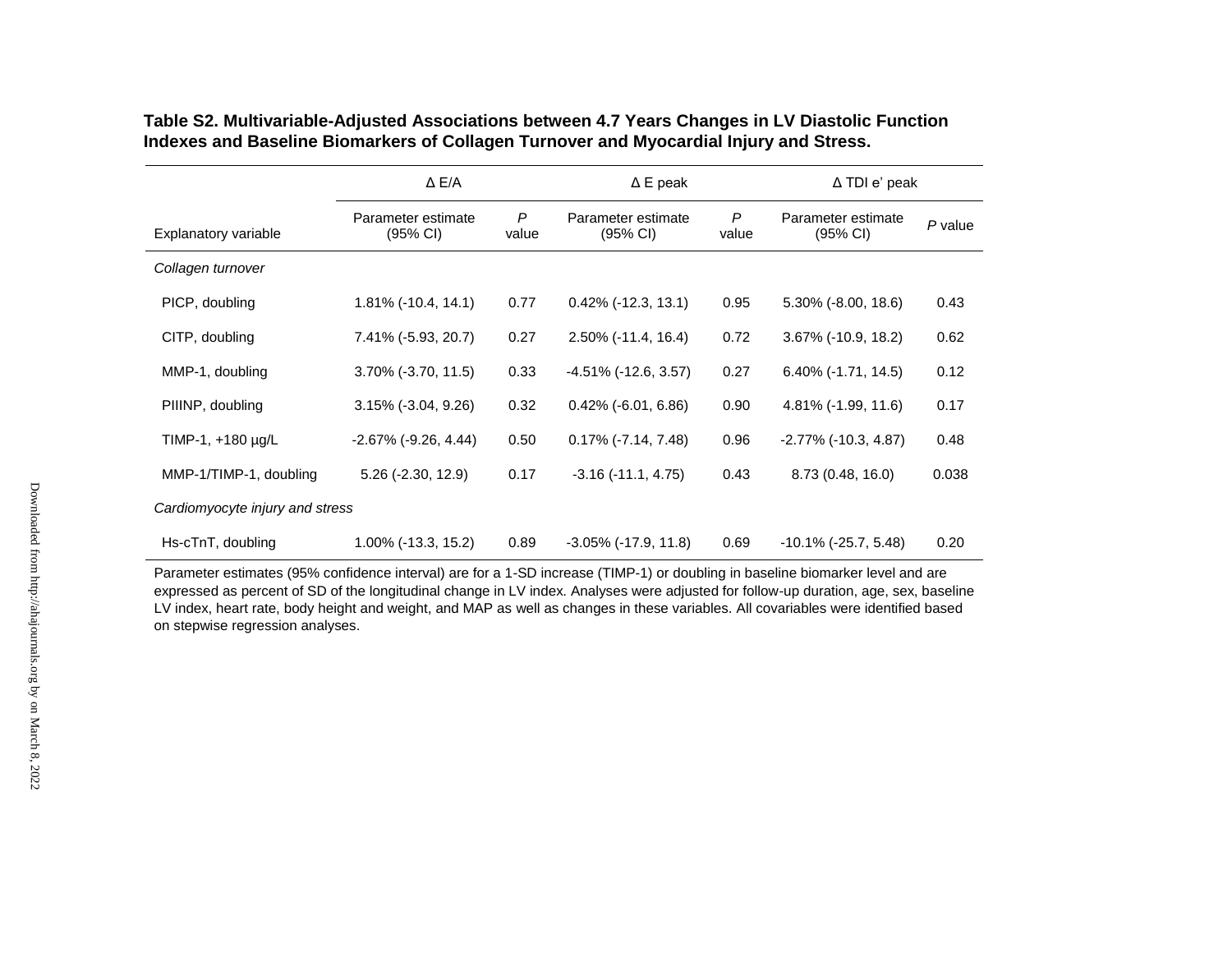**Figure S1. Multivariable-adjusted parameter estimates (P.E. and 95% confidence intervals) for 4.7 years of change (Δ) in left ventricular ejection fraction, longitudinal strain (LS) and E/e' ratio per alkaline phosphatase quartile.** 



Number of participants per quartile: Q1, n=168; Q2, n=142; Q3, n=140; Q4, n=140. Adjusted PEs are expressed as percentage of SD of the longitudinal change in the whole cohort. *P* values are for comparisons with the average LV changes within the whole cohort. Analyses were adjusted for follow-up duration, sex, baseline LV index, age, heart rate, body height and weight, and MAP. We additionally adjusted for longitudinal changes in these risk factors.